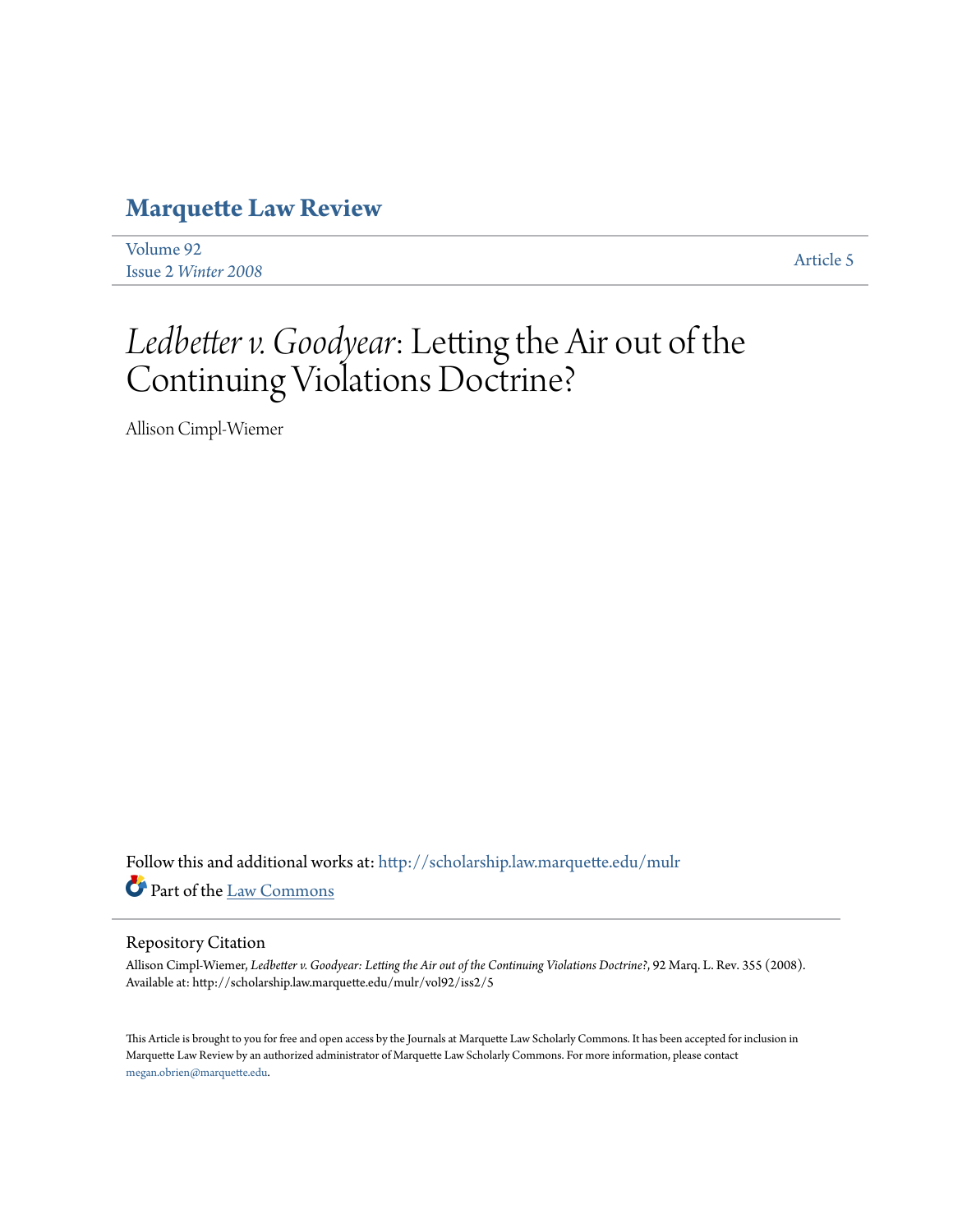# *LEDBETTER V. GOODYEAR***: LETTING THE AIR OUT OF THE CONTINUING VIOLATIONS DOCTRINE?**

#### I. INTRODUCTION

This is the story of the United States Supreme Court's failure to properly apply and expand the continuing violations doctrine in *Ledbetter v. Goodyear Tire & Rubber, Co.*<sup>1</sup> This is also the story of how the continuing violations doctrine is an essential tool for Lilly Ledbetter and her supporters in their struggle to obtain equal pay for equal work for generations of women to come.

Ledbetter worked as an area manager at Goodyear's Gadsen, Alabama, plant for nineteen years.<sup>2</sup> A year before her retirement in 1998, she was making fifteen percent less than the lowest paid male area manager and forty percent less than the highest paid male area manager despite her high level of seniority, excellent performance reviews, and the second-highest score on the competency exam. $3^{3}$  A jury found that Ledbetter was paid less because of her sex and awarded her over three million dollars in damages.<sup>4</sup>

However, the Supreme Court, by one vote, reversed the jury's decision, not because Ledbetter failed to prove her case on the merits but because she filed her claim outside of the statute of limitations.<sup>5</sup> The Court held that a claimant must file a wage discrimination claim within 180 days of the management's discriminatory decision to pay a person less because of gender, race, color, national origin, or religion. $6\degree$  The Court declined to apply the continuing violations doctrine to wage discrimination claims, which would have circumvented Title VII's statute of limitations and allowed each paycheck to serve as a new unlawful employment practice.<sup>7</sup> Instead, the

5*. Ledbetter*, 127 S. Ct. at 2177.

6*. Id*. at 2179.

7*. Id*. at 2169. Generally, the continuing violations doctrine allows a plaintiff to bring a claim that would otherwise be time-barred for two reasons. *See* Kyle Graham, *The Continuing Violations Doctrine*, 43 GONZ. L. REV. 271, 275 (2007). The first reason is if the claim is actually a grouping of several separate but significantly connected claims, some of which happened within the limitations period and some outside of it. *Id.* The second reason is if the claim consists of several wrongdoings

<sup>1.</sup> 127 S. Ct. 2162 (2007).

<sup>2</sup>*. Id.* at 2165.

<sup>3.</sup> Brief for the Petitioner at 3–4, Ledbetter v. Goodyear Tire & Rubber Co., 127 S. Ct. 2162 (2007) (No. 05-1074).

<sup>4</sup>*. Id*. at 9. Because of statutory caps, the district court judge reduced the award to approximately \$300,000. *Id.*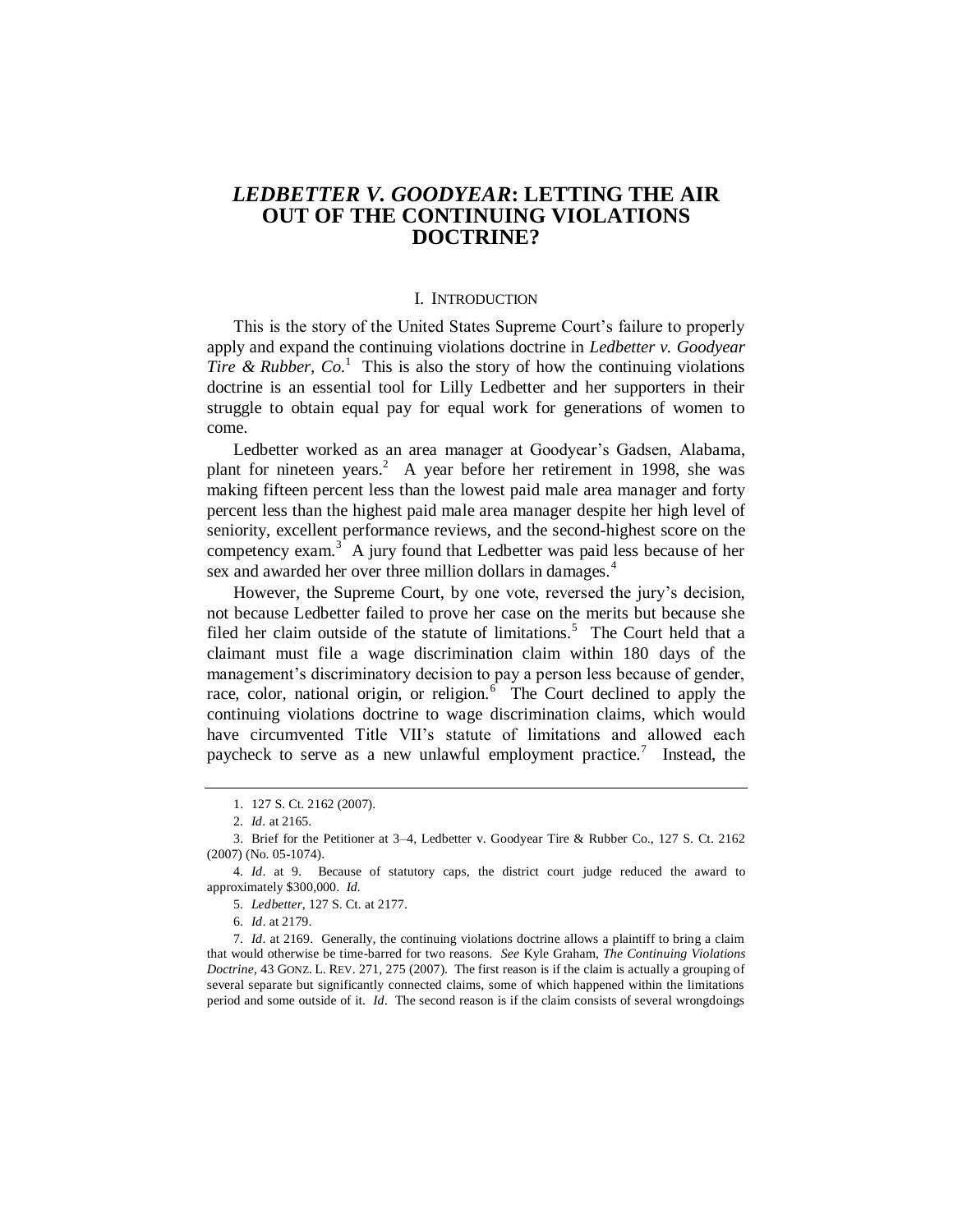Court held that, because the discriminatory intent involved in wage discrimination stems not from the paycheck but from the decision to pay a person less because of her gender, wage discrimination consists of a singular, discrete action.<sup>8</sup> Therefore, the statute of limitations clock begins to run from the date of the discriminatory decision.<sup>9</sup>

Thus, the Court's ruling, by focusing on the procedural requirements of Title VII rather than the substantive protections, makes it significantly harder for legitimate victims of wage discrimination to recover under Title VII. Ledbetter's post on the blog *The Huffington Post* explains why:

> I just couldn't let Goodyear get away with it so I went to court, and a jury agreed that Goodyear had broken the law. They awarded me \$3 million. Then a trial judge reduced it to \$300,000 because of a statutory cap on civil rights damages that I don't really understand. But I knew that made discrimination a lot less pricey, and painful, for Goodyear.

> Then, by one vote, the Supreme Court took that away too, saying that I should have filed my complaint within six months of the original act of discrimination, even though there was no way I could have known about it. . . .

> I worked hard at Goodyear, and was good at my job. But with every paycheck, I got less than I deserved and less than the law says I am entitled to. The discrimination continues today, because my pension and Social Security are based on my pay. But because Goodyear kept [the discriminatory pay disparity] a secret, five Justices on the Supreme Court said it didn't matter. It was a step backward, and a terrible decision not just for me but for all the women who may have to fight wage discrimination.<sup>10</sup>

In light of the consequences caused by the *Ledbetter* holding and illustrated by Ledbetter's personal struggle, this Comment argues that the Court should have applied the continuing violations doctrine to wage

<sup>(</sup>that may or may not be actionable on their own) that are all connected by the same discriminatory animus. *Id.* Wage discrimination claims should fall within the latter characterization because each paycheck is a wrongdoing that is connected by the initial discriminatory decision to pay someone less. *But see id*. at 321 (stating that wage discrimination claims should fall into the first characterization because each paycheck itself represents a separate, actionable claim).

<sup>8</sup>*. Ledbetter*, 127 S. Ct. at 2165.

<sup>9</sup>*. Id.*

<sup>10.</sup> Posting of Lilly Ledbetter and Joan Blades to The Huffington Post, *Peaceful Revolution: Equal Pay for Equal Work—Time for the Senate to Vote*, http://www.huffingtonpost.com/lillyledbetter/empeaceful-revolutionem-e\_b\_98045.html (Apr. 22, 2008, 04:12 PM EST).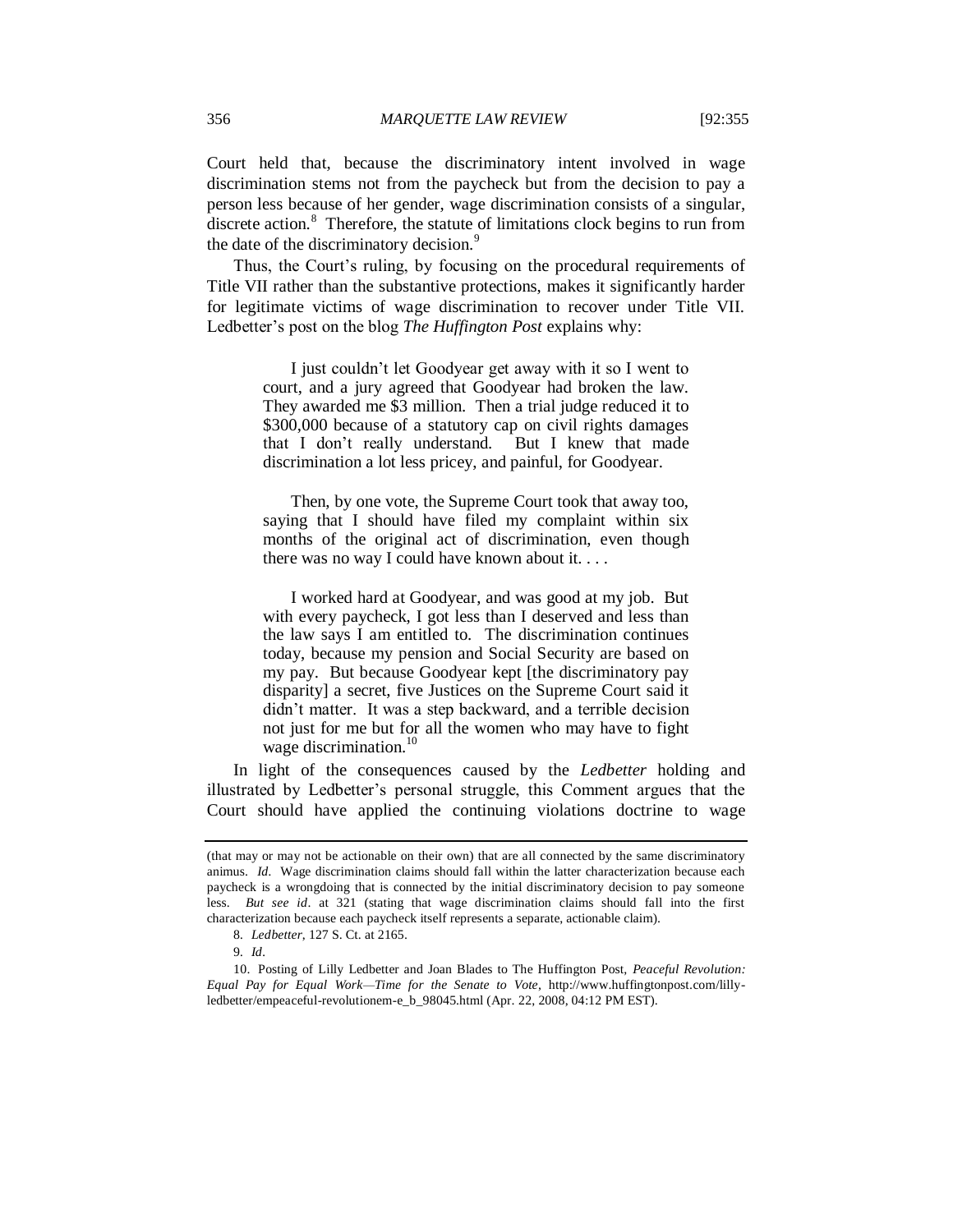discrimination claims like Ledbetter's for two reasons. First, failing to classify wage discrimination claims as continuing violations is contrary to thirty years of precedent because prior precedent supports classifying wage discrimination claims as continuing violations. Classifying wage discrimination claims as continuing violations is supported by prior precedent because wage discrimination claims have many of the same characteristics as hostile work environment claims, which the Court classified as continuing violations in *National Railroad Passenger Corp. v. Morgan.*<sup>11</sup> Also, classifying wage discrimination claims as continuing violations is further supported by *Bazemore v. Friday*, where the Court recognized that each paycheck that pays less to an African-American than to a similarly situated white man is an unlawful employment practice.<sup>12</sup>

Second, the Court should have classified wage discrimination claims as continuing violations because classifying wage discrimination claims as singular, discrete actions frustrates the purpose of Title VII and violates the public policies behind Title VII. The holding frustrates the purpose of Title VII because it effectively bars a significant number of claims that substantively qualify as egregious violations of Title VII's prohibition of wage discrimination.

However, because the Court has already made its decision, there must be an act of Congress to rectify this mistake. Thus, this Comment also argues in support of the Lilly Ledbetter Fair Pay Act of 2009.<sup>13</sup> The Act classifies wage discrimination claims as continuing violations because it allows victims to bring a claim as long as the employer issues a paycheck representing the discriminatory pay decision within the statute of limitations.<sup>14</sup> Statutorily classifying wage discrimination claims as continuing violations remedies the harm caused by the *Ledbetter* holding because the Act invalidates the Court's significant narrowing of the continuing violations doctrine and reinforces Title VII's main purpose of providing relief from discrimination on the basis of sex.

For a complete understanding of the *Ledbetter* holding and the proffered criticisms and solutions, this Comment, in Part II, will first discuss the role and function of the Equal Employment Opportunity Commission (EEOC) in wage discrimination claims and the filing procedures for wage discrimination claims required by Title VII. Then, in Part III, it will examine the development of the continuing violations doctrine and trace the applicable Supreme Court precedent. Once the necessary background is established, this

<sup>11.</sup> 536 U.S. 101, 115, 117 (2002).

<sup>12.</sup> 478 U.S. 385, 395 (1986).

<sup>13.</sup> S. 181, 111th Cong. (2009).

<sup>14</sup>*. Id*.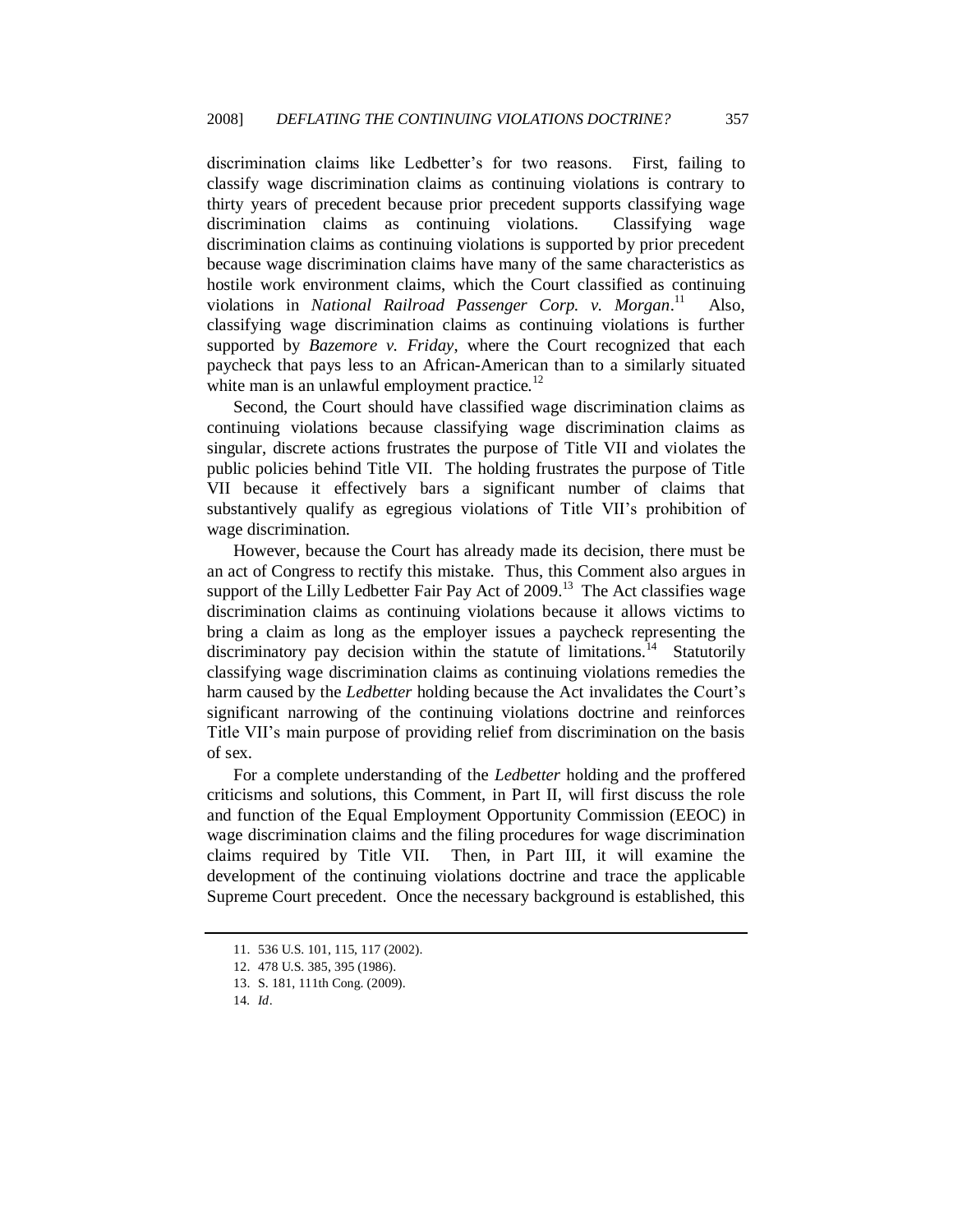Comment, in Part IV, will analyze the *Ledbetter* case and demonstrate why the Court's holding is erroneous both on precedential and public policy grounds. Finally, in Part V, it will weigh the merits of the Lilly Ledbetter Fair Pay Act and illustrate how the Act corrects the Court's errors and remedies the harms caused by the *Ledbetter* holding.

#### II. THE FUNCTION AND STATUTORY PROCEDURAL REQUIREMENTS OF THE EQUAL EMPLOYMENT OPPORTUNITIES COMMISSION

To fully comprehend the *Ledbetter* holding, one must first recognize the role of the EEOC and examine the provision of Title VII that caused the issue in *Ledbetter*.

Created under Title VII of the Civil Rights Act of 1964, the EEOC's primary function is to enforce Title VII's statutory proscriptions on discrimination.<sup>15</sup> Prior to filing a discrimination claim in federal court, the claimant must exhaust administrative proceedings by filing a charge with the EEOC within 180 days of the occurrence of the act.<sup>16</sup> Once a claim is filed, the EEOC has ten days to notify the employer and begin its investigation.<sup>17</sup> After investigating the charge, if the EEOC finds that the claim is valid, then it must try to resolve the claim informally through the process of conciliation.<sup>18</sup> If the parties cannot reach a conciliation agreement, the EEOC has two options. It may either file suit itself in the federal district court, or it may issue a right to sue letter to the claimant, which enables the claimant to file a private action in the federal district court.<sup>19</sup> When the EEOC deems a claim valid, it has 180 days from the date the claim was initially filed with the EEOC to attempt conciliation and then pursue one of the two abovementioned options.<sup>20</sup> However, if the EEOC determines that the claim is invalid or it takes the EEOC longer than 180 days to make a determination,

<sup>15.</sup> Amanda J. Zaremba, Note, National Railroad Passenger Corp. v. Morgan*: The Filing Quandary for Legally Ill-Equipped Employees and Eternally Liable Employers*, 72 U. CIN. L. REV. 1129, 1131–32 (2004). Other functions include investigating complaints, operating as a mediator between the two parties, conducting negotiations, attempting conciliation, and generally resolving the conflict to prevent it from going into litigation. *Id*.; *see also* Kara M. Farina, Comment*, When Does Discrimination "Occur?": The Supreme Court's Limitation on an Employee's Ability to Challenge Discriminatory Pay Under Title VII*, 38 GOLDEN GATE U. L. REV 249, 253 (2008) ("Congress intended the EEOC to be the leading enforcement agency in workplace discrimination.").

<sup>16. 42</sup> U.S.C. § 2000e-5(e)(1) (2000) (requiring employee to file a charge "within one hundred and eighty days after the alleged unlawful employment practice occurred"). The 180-day period is extended to 300 days if the claim falls within a state's anti-discrimination law. *Id*.

<sup>17</sup>*. Id*. § 2000e-5(b).

<sup>18</sup>*. Id*. Conciliation is a process where a neutral party (in this case the EEOC) meets with both sides to explore how the claim might be resolved. BLACK'S LAW DICTIONARY 307 (8th ed. 2004).

<sup>19.</sup> 42 U.S.C. § 2000e-5(f)(1) (2000).

<sup>20</sup>*. Id*.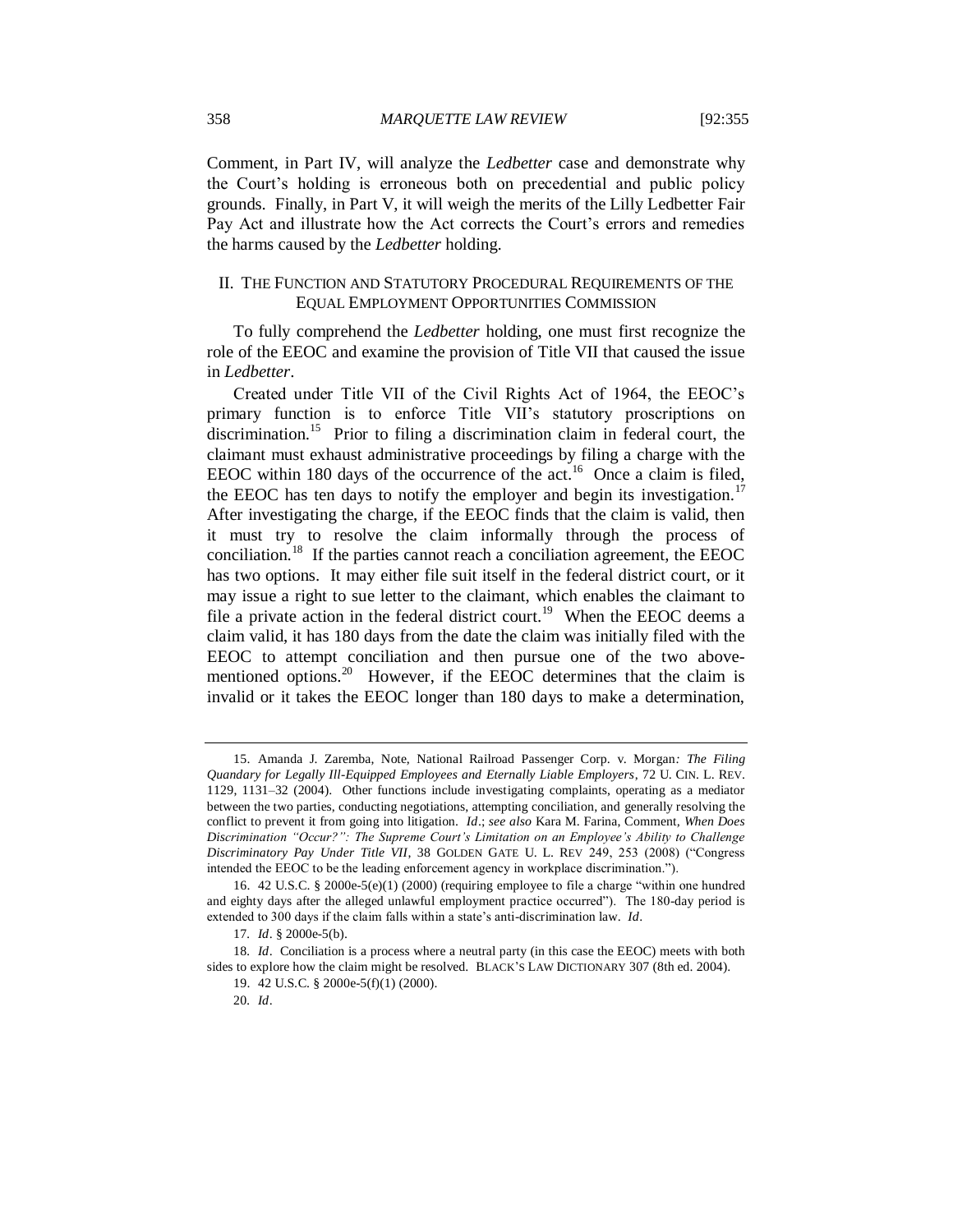then the EEOC must notify the claimant, who then has ninety days to file her own suit in federal district court.<sup>21</sup>

According to the statute, then, the federal district court may dismiss a discrimination claim that the EEOC found valid if the claim was not brought within 180 days of the alleged unlawful discriminatory act. $^{22}$ 

At issue in *Ledbetter* is exactly when a victim of wage discrimination must file her claim with the EEOC. In other words, it is unclear what the alleged unlawful discriminatory act is that causes the 180-day clock to run. In wage discrimination claims, the alleged unlawful discriminatory act could be either: (1) the decision to discriminate based on wage, and the date of that decision is the start of the 180-day period; or (2) the act of paying a person less with each paycheck, and each paycheck starts a new 180-day period.<sup>23</sup> In *Ledbetter*, the Supreme Court picked the former of the two possibilities. However, to fully understand why the *Ledbetter* Court picked the date of the decision to discriminate as the starting point for the 180-day period, and why the *Ledbetter* Court's decision is erroneous, it helps to consider how the Court applied the continuing violations doctrine in other circumstances where it is unclear when the alleged unlawful discriminatory act occurred.

# III. DEVELOPMENT AND EXPLANATION OF THE CONTINUING VIOLATIONS DOCTRINE

Considering the development of the continuing violations doctrine as it applies to the statute of limitations in other discriminatory actions sheds light on the *Ledbetter* holding. Thus, this section will first look at the definition and purpose of the continuing violations doctrine, and then examine how the Supreme Court has applied and limited the doctrine in Title VII actions over a thirty-year period.

# *A. Definition and Purpose of the Continuing Violations Doctrine*

Generally, the continuing violations doctrine creates an exception to Title VII's 180-day requirement for filing claims with the  $EEOC<sup>24</sup>$  The theory behind the continuing violations doctrine is that "if [the] alleged discrimination is part of a 'continuing pattern of discrimination,' the plaintiff

<sup>21</sup>*. Id*.

<sup>22</sup>*. Id.*

<sup>23</sup>*. See* United Air Lines, Inc. v. Evans, 431 U.S. 553, 561 (1977) (Marshall, J., dissenting).

<sup>24.</sup> Graham, *supra* note 7, at 272–73 (stating that the doctrine has "the effect of rescuing a plaintiff's claim or claims from the statute of limitations‖); Michael Lee Wright, Note, *Civil Rights— Time Limitations for Civil Rights Claims—Continuing Violation Doctrine*, 71 TENN. L. REV. 383, 384 (2004).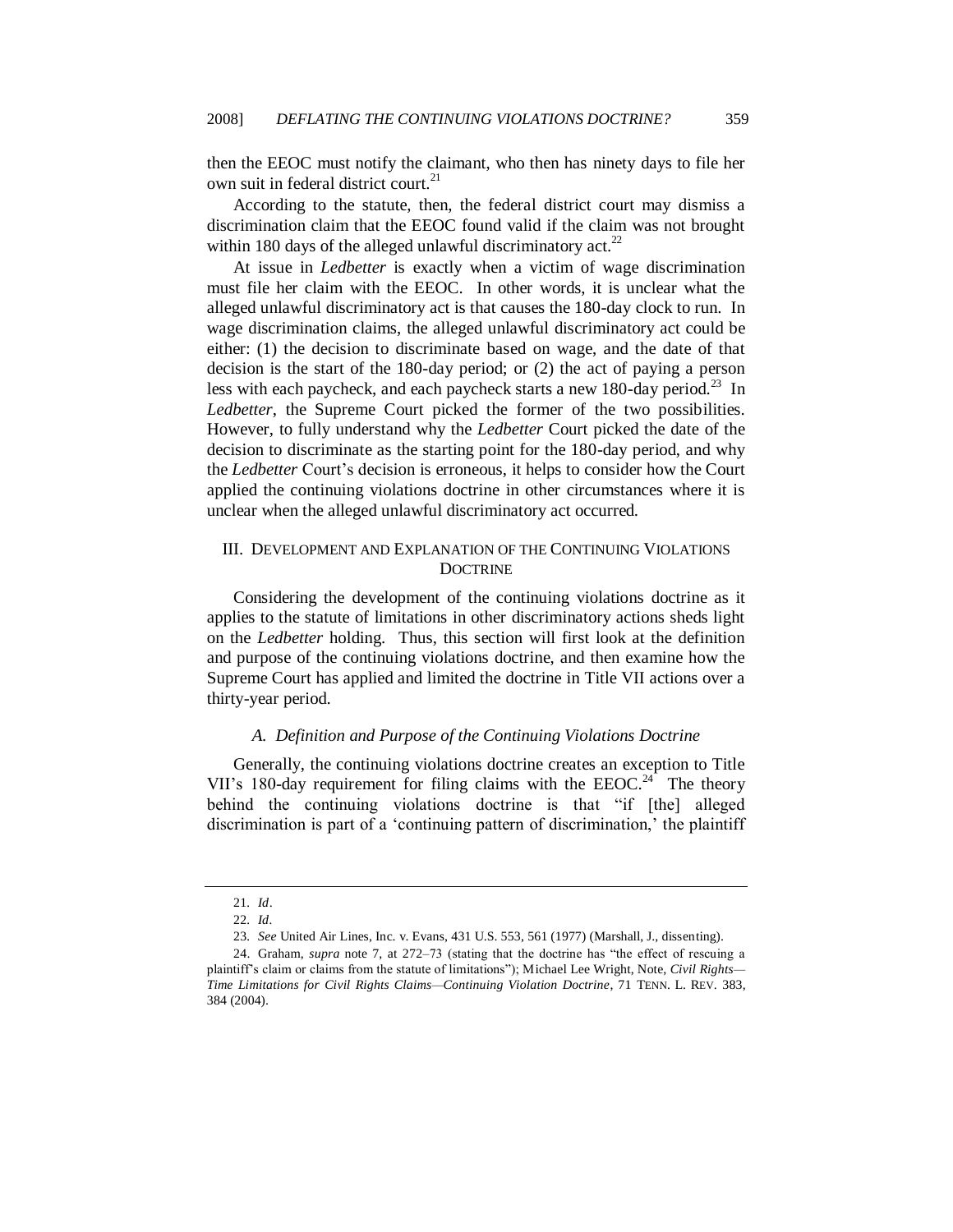should be allowed to bring [a] claim based on the entire pattern of conduct, not just those acts occurring within the filing period.<sup> $25$ </sup>

Between the enactment of Title VII in 1964 and the late 1970s, federal courts, most notably circuit courts of appeal, created several different definitions and applications of the continuing violations doctrine.<sup>26</sup> Each court-created definition falls into one of three broad types of continuing violations: serial violations, systemic violations, and past violations that have discriminatory effects in the present. $27$ 

A serial violation is "a violation . . . composed of a number of discriminatory acts emanating from the same discriminatory animus [with] each act constituting a separate wrong actionable under Title VII."<sup>28</sup> Usually, a serial violation occurs when the employer commits many discriminatory acts against one employee.<sup>29</sup> For example, an employee who is denied a promotion several times for the same discriminatory reason suffers from a serial violation.<sup>30</sup>

Courts applied the continuing violations doctrine to serial violations because each discriminatory act in the series originated from the same discriminatory intent.<sup>31</sup> However, each circuit had its own test to determine whether the doctrine should apply. For instance, the First Circuit's test mandated that the claimant demonstrate that at least one of the series of discriminatory acts fell within the 180-day period.<sup>32</sup> The Fifth Circuit, on the other hand, had a three-factor test that generally required the claimant to show a series of acts "constituting an organized scheme leading to a present violation."<sup>33</sup> Specifically, a claimant had to prove that to some degree the acts (1) all involved the same kind of discrimination; (2) were recurring; and (3) "ha[d] the degree of permanence which should trigger an employee's awareness of and duty to assert his or her rights."<sup>34</sup>

<sup>25.</sup> Susan Strebel Sperber & Craig R. Welling, *The Continuing Violations Doctrine Post-*Morgan, 32 COLO. LAW. 57, 57 (2003).

<sup>26</sup>*. See infra* notes 28–50 and accompanying text.

<sup>27.</sup> Graham, *supra* note 7, at 304; Wright, *supra* note 24, at 386.

<sup>28.</sup> Jensen v. Frank, 912 F.2d 517, 522 (1st Cir. 1990).

<sup>29.</sup> Graham, *supra* note 7, at 304.

<sup>30</sup>*. Jensen*, 912 F.2d at 522.

<sup>31.</sup> Wright, *supra* note 24, at 386.

<sup>32</sup>*. Jensen*, 912 F.2d at 522.

<sup>33.</sup> Berry v. Bd. of Supervisors of L.S.U., 715 F.2d 971, 981 (5th Cir. 1983) (quoting Nelson v. Williams, 25 Fair Empl. Prac. Cas. (BNA) 1214, 1215 (D.D.C. 1981)).

<sup>34</sup>*. Berry*, 715 F.2d at 981. Prior to the Supreme Court ruling that serial violations are not a valid exception to the statute of limitations under the continuing violations doctrine in *National Railroad Passenger Corp. v. Morgan*, 536 U.S. 101 (2002), most circuits adopted some variation of the Fifth Circuit test*. See, e.g.*, Green v. L.A. County Superintendent of Schs., 883 F.2d 1472, 1480 (9th Cir. 1989); Bruno v. W. Elec. Co., 829 F.2d 957, 961 (10th Cir. 1987); Valentino v. U.S. Postal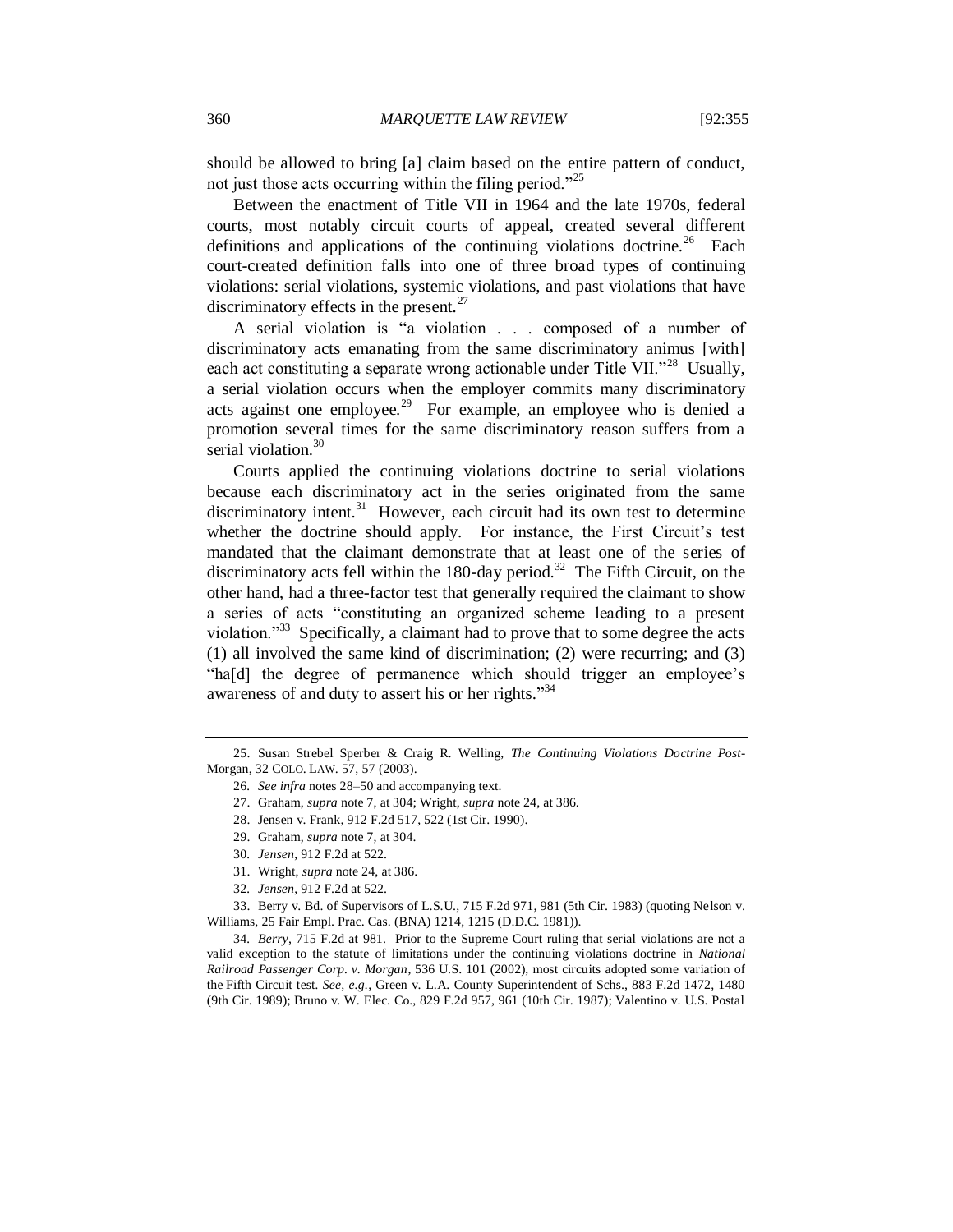Alternatively, systemic violations consist of a promotional policy or hiring policy where, by the operation of the policy, minority groups are the last considered.<sup>35</sup> The difference between serial violations and systemic violations is that systemic violations involve a policy that affects a whole group where as serial violations involve a series of actions that affect an individual.<sup>36</sup> Courts apply the continuing violations doctrine to systemic violations because the unlawful action is not a result of any singular act, but rather it consists of an ongoing illegal policy, practice, or system.<sup>37</sup> For a systemic violation, "the limitations clock does not begin to tick until the invidious conduct [or policy] ends."<sup>38</sup> Thus, a systemic violation is actionable if the claimant can show ―that a policy and practice operated at least in part within the limitation period," even if the policy or practice did not affect the plaintiff within 180 days of filing the complaint.<sup>39</sup>

The circuits have developed three different ways to measure when the limitations clock begins to run in the event of a systemic violation.<sup>40</sup> First, under the "date of injury" standard, "the statute of limitations begins to run when the plaintiff is notified of the discriminatory policy.<sup> $241$ </sup> Second, the "manifestation" standard mandates that the statute of limitations period begins to run "from the date of enforcement . . . of the [discriminatory] policy."<sup>42</sup> Third, the "ongoing policy" standard states that a claimant can bring a claim as long as he "remains subject to the [discriminatory] policy. $143$ 

Finally, a past violation with discriminatory effects in the present is a situation where there used to be a discriminatory policy that has since been abandoned by the employer, but the employees are still feeling the effects of the policy.<sup>44</sup> Courts applied the continuing violations doctrine to this type of discrimination because past discrimination with significant effects in the

Serv., 674 F.2d 56, 65 (D.C. Cir. 1982).

<sup>35</sup>*. See* Rich v. Martin Marietta Corp., 522 F.2d 333, 337 (10th Cir. 1975).

<sup>36</sup>*. See* Graham, *supra* note 7, at 304.

<sup>37</sup>*. See* Mack v. Great Atl. & Pac. Tea Co., 871 F.2d 179, 183 (1st Cir. 1989); *see also Jensen*, 912 F.2d at 523 (noting that systemic violations have "roots in a discriminatory policy or practice"); *Green*, 883 F.2d at 1480 (finding that a plaintiff can satisfy the filing requirements by showing that "a policy or practice operated at least in part within the limitation period").

<sup>38</sup>*. Mack*, 871 F.2d at 183.

<sup>39</sup>*. Green*, 883 F.2d at 1480; *see also Mack*, 871 F.2d at 183.

<sup>40.</sup> Robert J. Reid, *Confusion in the Sixth Circuit: The Application of the Continuing Violation Doctrine to Employment Discrimination*, 60 U. CIN. L. REV. 1335, 1344–46 (1992).

<sup>41</sup>*. Id.*

<sup>42</sup>*. Id.*

<sup>43</sup>*. Id.*

<sup>44</sup>*. See, e.g.*, United Air Lines, Inc. v. Evans, 431 U.S. 553, 555 (1977); *see also infra* Part III.B.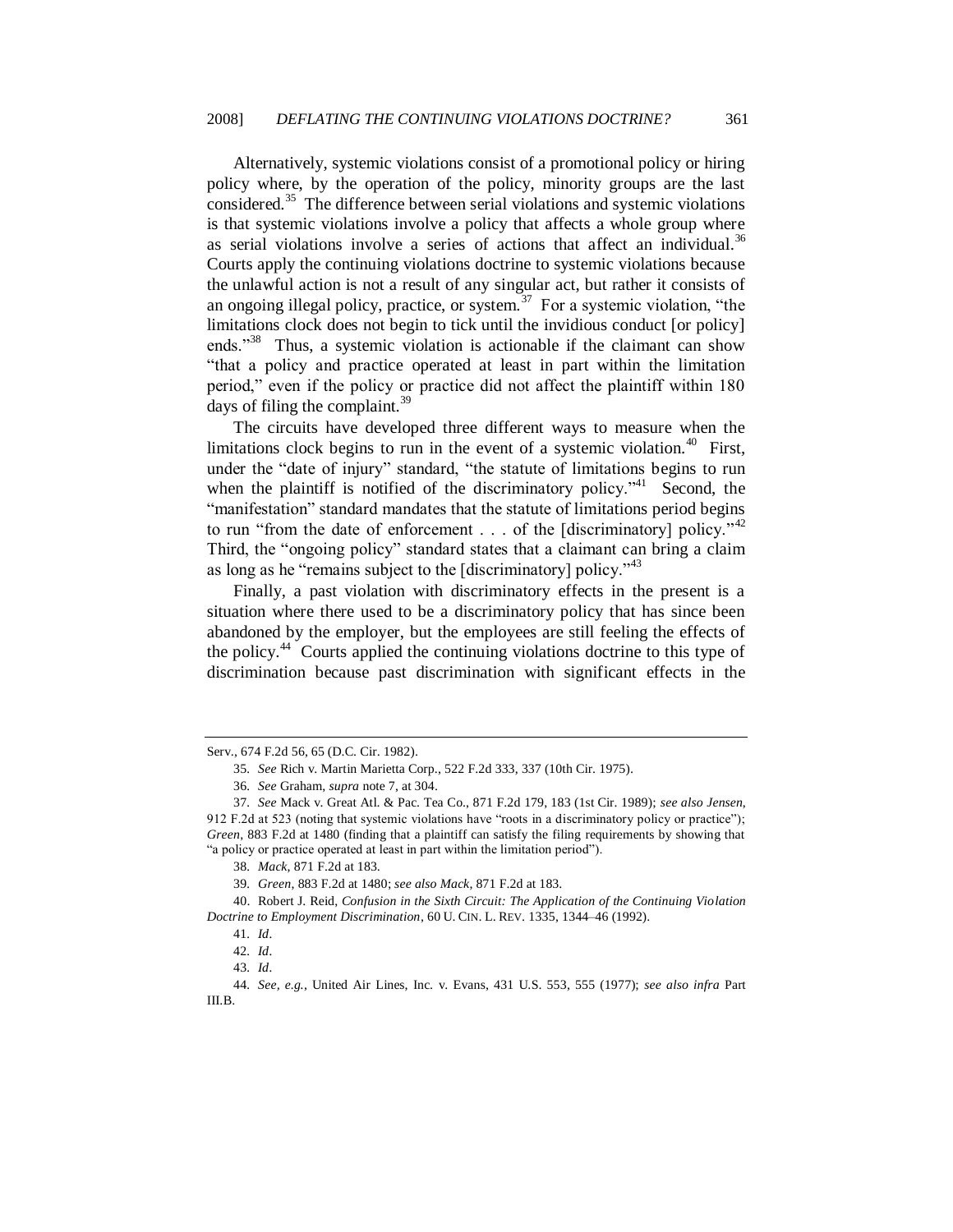present "rejuvenates the past discrimination in both fact and law regardless of present good faith. $^{345}$ 

Circuit courts originally found that any violation falling into one of these three categories warranted the application of the continuing violations doctrine, and therefore, they allowed the claims, despite the fact that many of the alleged actions fell outside the statute of limitations.<sup>46</sup> Such liberal application of the doctrine stemmed from the circuit courts' need "to ameliorate the harsh effects" of Title VII's original ninety-day filing period.<sup>47</sup> Many circuits held that valid substantive claims were unfairly barred and that the ninety-day filing period often hindered the substantive goals of Title VII.<sup>48</sup> Thus, in order to advance Title VII's purpose, courts broadly applied the continuing violations doctrine.<sup>49</sup> However, the doctrine's application eventually became "inconsistent and confusing" because of the many different tests and applications of the doctrine, so the Supreme Court began to define when to apply the doctrine. $50$ 

#### *B. Initial Supreme Court Limitations on the Continuing Violations Doctrine*

*United Air Lines, Inc. v. Evans*<sup>51</sup> and *Delaware State College v. Ricks*<sup>52</sup> illustrate the Court's first attempts at limiting and defining the continuing violations doctrine.

In *Evans*, the Court determined that past violations with present effects were not a valid continuing violation under the doctrine.<sup>53</sup> Evans involved a flight attendant who was forced to resign in 1968 because, at the time, United had a policy that required all flight attendants to remain unmarried.<sup>54</sup> A few months later, United eliminated its policy because of the controversy surrounding it and entered into a new collective bargaining agreement where affected flight attendants could seek reinstatement as long as they filed grievances with their union.<sup>55</sup> Because the plaintiff did not file a grievance

<sup>45.</sup> Marquez v. Omaha Dist. Sales Office, Ford Div. of Ford Motor Co., 440 F.2d 1157, 1160 (8th Cir. 1971).

<sup>46.</sup> Wright, *supra* note 24, at 386.

<sup>47</sup>*. Id.* at 385. The 1972 Amendments to Title VII lengthened the filing period to 180 days. Equal Opportunities Act of 1972, Pub. L. No. 92-261, § 4(e), 86 Stat. 103 (amending 42 U.S.C. § 2000e-5); *see Evans*, 431 U.S. at 554 n.3.

<sup>48.</sup> Wright, *supra* note 24, at 385.

<sup>49</sup>*. See id*. at 386.

<sup>50.</sup> Elliot v. Sperry Rand Corp., 79 F.R.D. 580, 585 (D. Minn. 1978).

<sup>51.</sup> 431 U.S. 553 (1977).

<sup>52.</sup> 449 U.S. 250 (1980).

<sup>53</sup>*. Evans*, 431 U.S. at 558.

<sup>54</sup>*. Id.* at 554.

<sup>55</sup>*. Id.* at 555; David R. Brugel & John R. Ruhl, Comment, Evans v. United Air Lines, Inc., 52 NOTRE DAME L. REV. 364, 364 (1977). Many United flight attendants who did not file grievances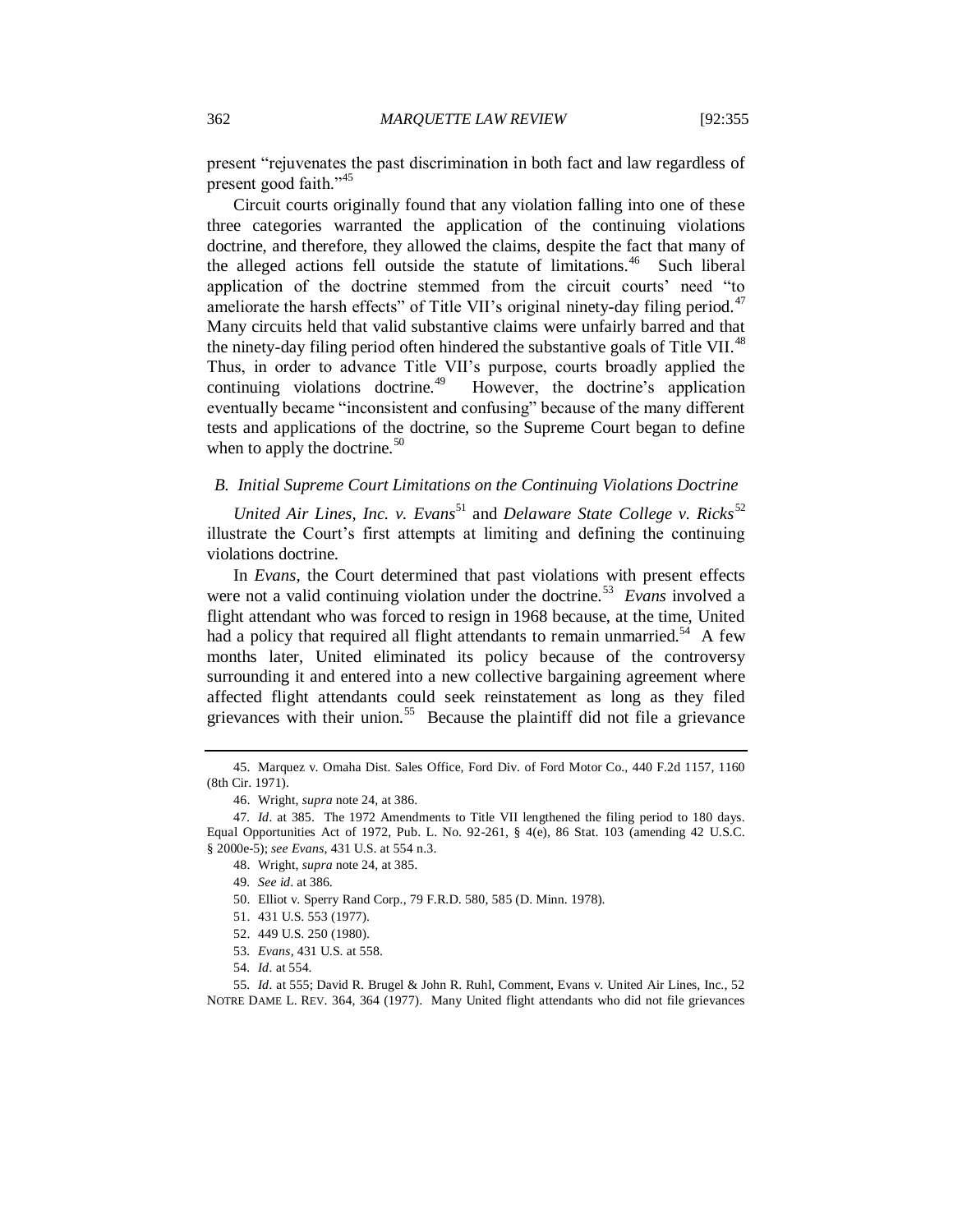she was rehired as a new employee and lost all her seniority, thus affecting her eligibility for benefits.<sup>56</sup> She then filed a claim under Title VII alleging that United's refusal to grant her pre-resignation seniority was an unlawful discriminatory action.<sup>57</sup>

The District Court of the Northern District of Illinois dismissed Evans's complaint because she did not file it within ninety days after her forced resignation; therefore, the action was time-barred.<sup>58</sup> The Seventh Circuit initially affirmed the district court ruling, but after the Supreme Court handed down its ruling in *Franks v. Bowman Transportation Co.*, <sup>59</sup> the Seventh Circuit reheard the case and unanimously reversed.<sup>60</sup>

The plaintiff then appealed to the Supreme Court, and the Court held that the plaintiff's claim was time-barred. $61$  The Court reasoned that, because the plaintiff waited four years to bring a claim instead of seeking a remedy immediately when she was forced to resign, and because the current system was facially neutral and legal under Title VII, it would not further the goals of Title VII to allow her to bring a claim. $^{62}$  Consequently, the Court suggested that a past violation that has lasting effects in the present is not a continuing violation and therefore not an exception to the statute of limitations.<sup>63</sup>

Three years later, in *Ricks*, the Court explicitly affirmed its suggestion in *Evans* by holding that a past violation with effects in the present is not an exception under the continuing violations doctrine.<sup>64</sup> The plaintiff was a Liberian professor at Delaware State who was denied a tenured position. However, he was offered a one-year employment contract to give him time to look for new employment.<sup>65</sup> It was understood by both parties that once the employment contract ended, the plaintiff would no longer be employed at

with the union brought suit to be reinstated immediately after United changed its policy. *Id*.; *see also* Sprogis v. United Air Lines, Inc., 444 F.2d 1194 (7th Cir. 1971). Plaintiff in the *Evans* case was not part of the *Sprogis* case. *Evans*, 431 U.S. at 554.

<sup>56</sup>*. Evans*, 431 U.S. at 555.

<sup>57</sup>*. Id.* at 556.

<sup>58.</sup> Evans v. United Air Lines, Inc., No. 74 C 2530, 1975 WL 11902, at \*1 (N.D. Ill. Apr. 9, 1975). Because the case was filed prior to the 1972 amendments, Equal Opportunities Act of 1972, Pub. L. No. 92-261, § 4(e), 86 Stat. 103 (amending 42 U.S.C. § 2000e-5), the applicable statute of limitations period was ninety days. *Id.*

<sup>59.</sup> 424 U.S. 747 (1976). The Court in *Franks* ruled that a facially neutral seniority system violates Title VII when the plaintiff can demonstrate that the seniority system deprives him of benefits because of past discriminatory actions. *Id.* at 764–66.

<sup>60.</sup> Evans v. United Air Lines, Inc., 534 F.2d 1247 (7th Cir. 1976).

<sup>61</sup>*. Evans*, 431 U.S. at 558.

<sup>62</sup>*. Id.* at 558–59.

<sup>63</sup>*. Id.*

<sup>64.</sup> Del. State Coll. v. Ricks, 449 U.S. 250, 258 (1980).

<sup>65</sup>*. Id.* at 252–54.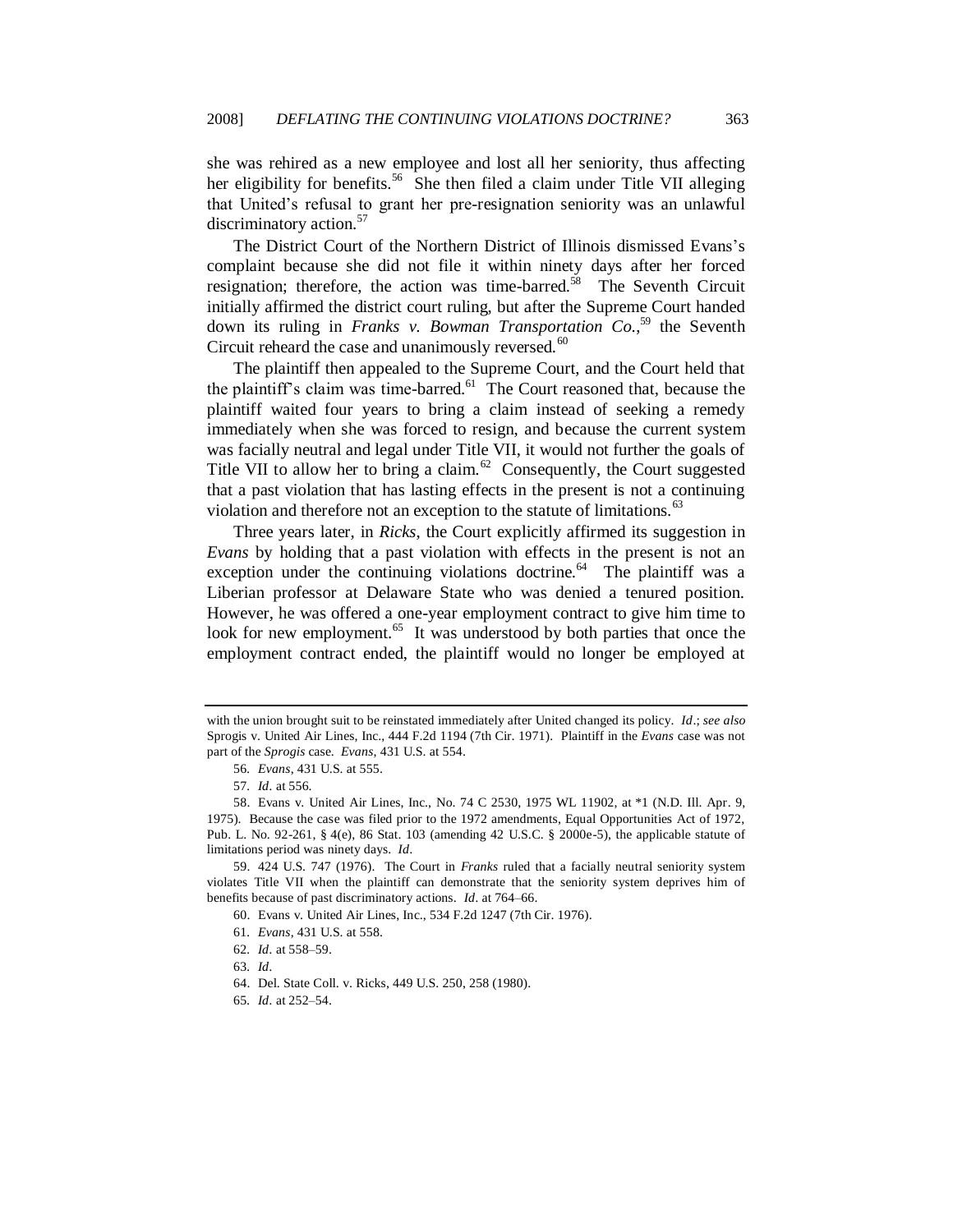Delaware State.<sup>66</sup> When the employment contract did end, the plaintiff filed a complaint alleging he was denied tenure and subsequently dismissed because of his national origin. $^{67}$  The plaintiff argued that his claim was not timebarred because, even though the decision to deny him tenure was made outside of the statute of limitations, the adverse effect did not occur until his employment contract terminated.<sup>68</sup>

The district court dismissed the complaint because the only unlawful employment action alleged, the denial of tenure, fell outside the statute of limitations.<sup>69</sup> However, the Third Circuit reversed, reasoning that the statute of limitations did not begin to run until Ricks's employment ended.<sup>70</sup>

Agreeing with the district court, the Supreme Court held that the statute of limitations began to run when the plaintiff's tenure was denied.<sup>71</sup> The Court reasoned that "[m]ere continuity of employment, without more, is insufficient to prolong the life of a cause of action for employment discrimination.<sup>772</sup> In its holding, the Court stated explicitly that the focus should be on when the actual violation occurred and not on when the effects of the violation "became most painful." $73$ 

Together, *Ricks* and *Evans* limited the continuing violations doctrine by decreeing that one of the three definitions of a continuing violation, past discrimination that has present effects, is not an acceptable application of the continuing violations doctrine. However, it is important to note that in both cases the Court's reason for limiting the doctrine was because the unlawful discriminatory acts at issue were single, easily identifiable discriminatory acts that the plaintiffs knew about long before they filed claims with the EEOC. Thus, the Court had no issues with barring the meritorious claims.

Also, these decisions were relatively silent on the application of the doctrine to serial and systemic violations. So, circuit courts continued to apply the doctrine to these claims for another twenty years until the Court once again considered the application of the continuing violations doctrine to Title VII claims and severely limited the doctrine's utility.

<sup>66</sup>*. Id.*

<sup>67</sup>*. Id.*

<sup>68</sup>*. Id.* at 257.

<sup>69</sup>*. Id.* at 254–55.

<sup>70</sup>*. Id.*

<sup>71</sup>*. Id.* at 256–57.

<sup>72</sup>*. Id*.

<sup>73</sup>*. Id.* at 258 (quoting Abramson v. Univ. of Haw., 594 F.2d 202, 209 (9th Cir. 1979)).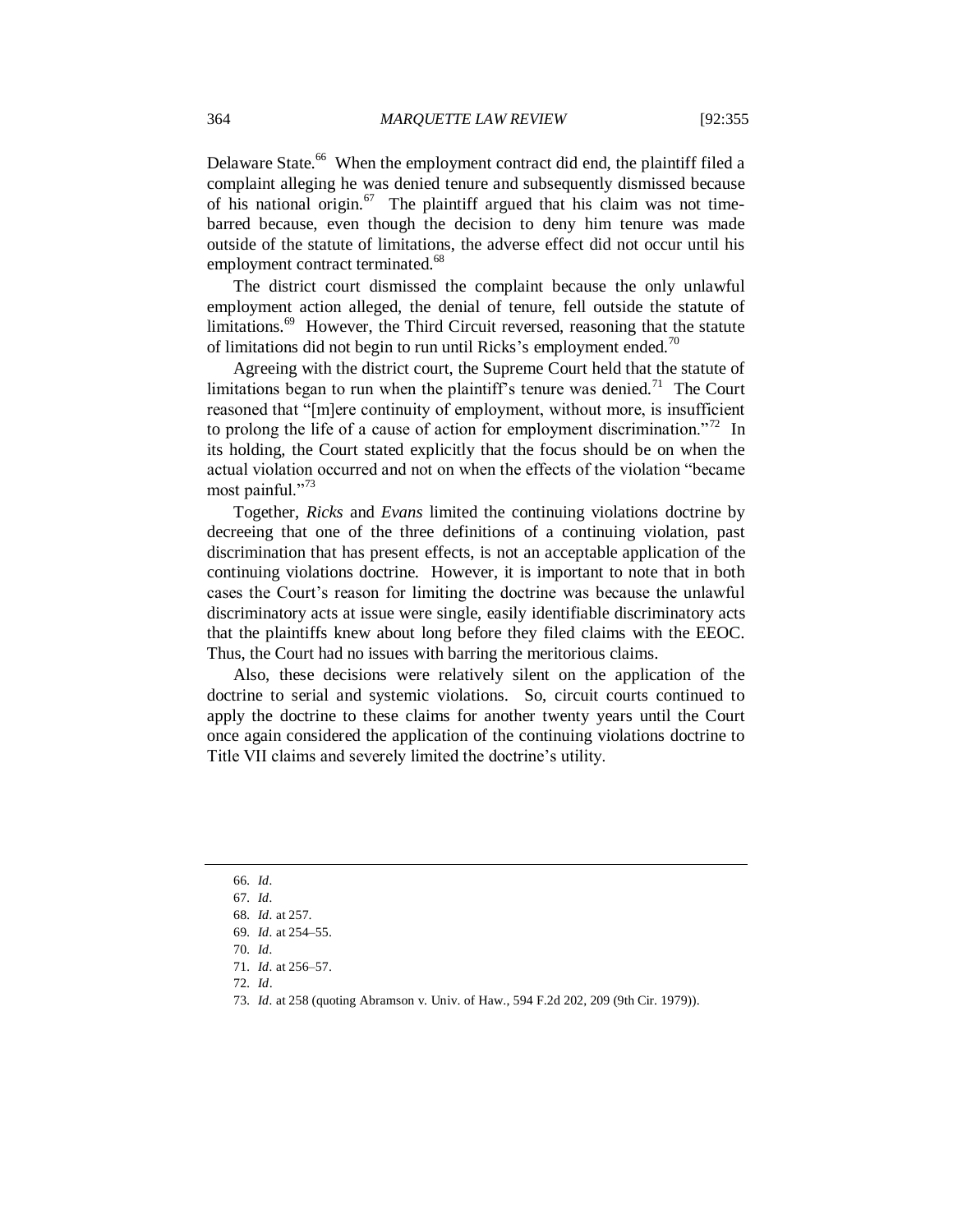#### *C. Death of the Continuing Violations Doctrine in Title VII Cases?* Morgan *and its Limitations*

In 2002, the Supreme Court once again considered the continuing violations doctrine in *National Railroad Passenger Corp. v. Morgan*. 74 While the Court did not completely kill the doctrine, it narrowed it severely by holding that the doctrine does not apply to serial violations.

The plaintiff in *Morgan* alleged that he was "consistently harassed and disciplined more harshly than other employees on account of his race.<sup>775</sup> While a few of the discriminatory acts he complained of took place within the 300-day limitation period,<sup>76</sup> the majority occurred outside of the period.<sup>77</sup> However, the plaintiff argued that even though the bulk of the acts were outside the filing period, all of them resulted from the same discriminatory impulse.<sup>78</sup> Because all the acts derived from the same impulse, he argued that they should be recognized as a serial violation of Title VII and that the Court should apply the continuing violations doctrine.<sup>79</sup> The plaintiff also argued that the repeated, daily use of racial slurs and epithets by fellow employees, managers, and supervisors created a hostile work environment and that the continuing violations doctrine should apply to the claim because a hostile work environment, by its nature, is a continuing violation. $\frac{80}{100}$ 

The district court held that the continuing violations doctrine did not apply to either claim because the allegations were discrete and singular, and thus, they were time-barred.<sup>81</sup> However, the Ninth Circuit reversed, holding that the actions falling outside the limitations period were sufficiently related to those that fell inside the limitations period; therefore, the continuing

<sup>74.</sup> 536 U.S. 101, 108 (2002).

<sup>75</sup>*. Id.* at 105.

<sup>76.</sup> Because he filed with a state agency first, the applicable limitations period was 300 days. *Id.*; *see* 42 U.S.C. § 2000e-5(e)(1) (2000).

<sup>77.</sup> The plaintiff complained that because of his race, he was given the label "electrician's helper" and paid less than an electrician even though he did the same work. Bernice Yeung, *A Black and White Issue*, SAN FRANCISCO WEEKLY, May 1, 2002, *available at*  http://sfweekly.com/content/printVersion/313233. He also alleged that he was constantly subjected to racial slurs; disciplined for things white co-workers were not disciplined for; denied access to training programs because his supervisors told him he lacked the mental capacity; and fired for the pretextual reason of threatening a supervisor when he was actually fired for complaining too many times about such racist treatment. *Id*. However, the plaintiff did not file his complaint with the EEOC until he was fired. *Id.*

<sup>78</sup>*. Morgan*, 536 U.S. at 106.

<sup>79</sup>*. Id.*

<sup>80</sup>*. Id.*; *see* Zaremba, *supra* note 15, at 1138.

<sup>81</sup>*. Morgan*, 536 U.S. at 106.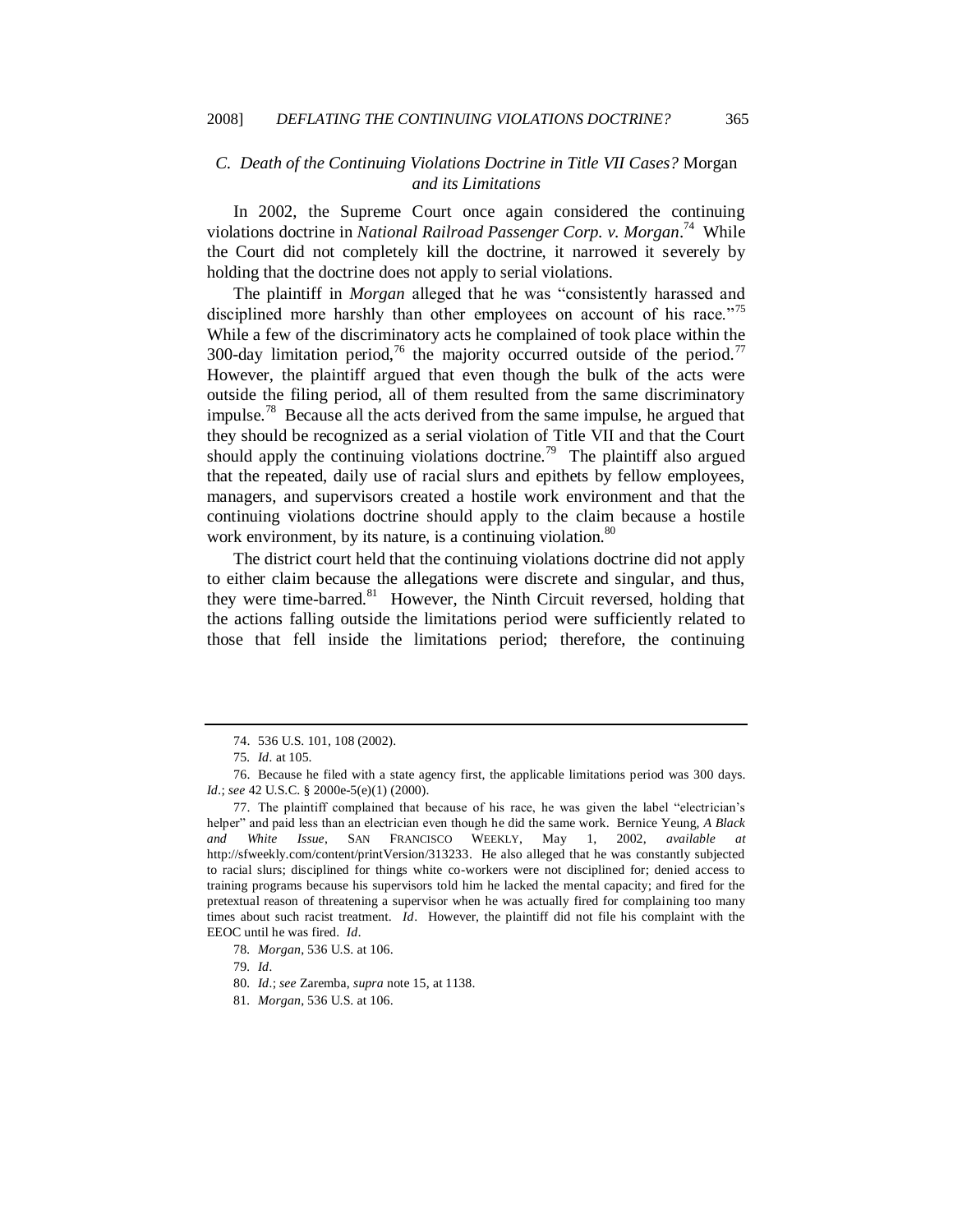violations doctrine precluded them from being time-barred because they were classified as serial violations. $82$ 

The Supreme Court affirmed in part and reversed in part by distinguishing between the serial violations and the hostile work environment claim.<sup>83</sup> It held that the continuing violations doctrine did not apply to serial violations but that it did apply to the hostile work environment claim.<sup>84</sup> Because the alleged serial violations consisted of acts such as failure to promote, denial of training, or denial of transfer, the Court characterized the claims as discrete and easily identifiable.<sup>85</sup> Because the acts were discrete and easily identifiable, "each [discriminatory] adverse employment decision constitutes a separate actionable 'unlawful employment practice."<sup>86</sup> Even though each discrete action had the same discriminatory impulse, the Court held that the continuing violations doctrine did not apply because the actions involved were actions that were separately actionable and easy to identify as discriminatory, and such easy identification warranted a strict application of the 180/300-day limitation.<sup>87</sup>

However, the Court held that the continuing violations doctrine did apply to the hostile work environment claim because the nature of the claim necessitated the exception.<sup>88</sup> The Court differentiated between serial violations and a hostile work environment, noting that hostile work environments are not easily identifiable or separately actionable.<sup>89</sup> Also, the Court acknowledged that the actionable unlawful employment practice "involves repeated conduct. . . . [and] [t]he unlawful employment practice therefore cannot be said to occur on any particular day" but usually happens over several days, months, or years.<sup>90</sup> Additionally, the Court noted that hostile work environment claims are difficult to prove in a short period of time because the plaintiff, to be successful, must be aware of the

87*. Id.*; *see* Joseph M. Aldridge, Note, *Pay-Setting Decisions as Discrete Acts: The Court Sharpens Its Focus on Intent in Title VII Actions in* Ledbetter v. Goodyear Tire & Rubber Co.*, 127 S. Ct. 2162 (2007)*, 86 NEB. L. REV. 955, 966 (2008).

90*. Morgan*, 536 U.S. at 115; *see* Zaremba, *supra* note 15, at 1144 (noting that the unemployment practice cannot have "occurred on one day, but rather requires days and even years of accumulated conduct to constitute a valid claim.").

<sup>82</sup>*. Id.* at 106–07.

<sup>83</sup>*. Id.* at 105.

<sup>84</sup>*. Id.*

<sup>85</sup>*. Id.* at 114; *see* Farina, *supra* note 15, at 266.

<sup>86</sup>*. Morgan*, 536 U.S. at 114.

<sup>88</sup>*. Morgan*, 536 U.S. at 115.

<sup>89.</sup> *Id.* at 115–17; see Aldridge, *supra* note 87, at 966 ("A divided court held that because such claims allege a series of incidents, some of which may be difficult to identify and are not independently actionable, such claims collectively formed a single allegation of an offensive or intimidating atmosphere.").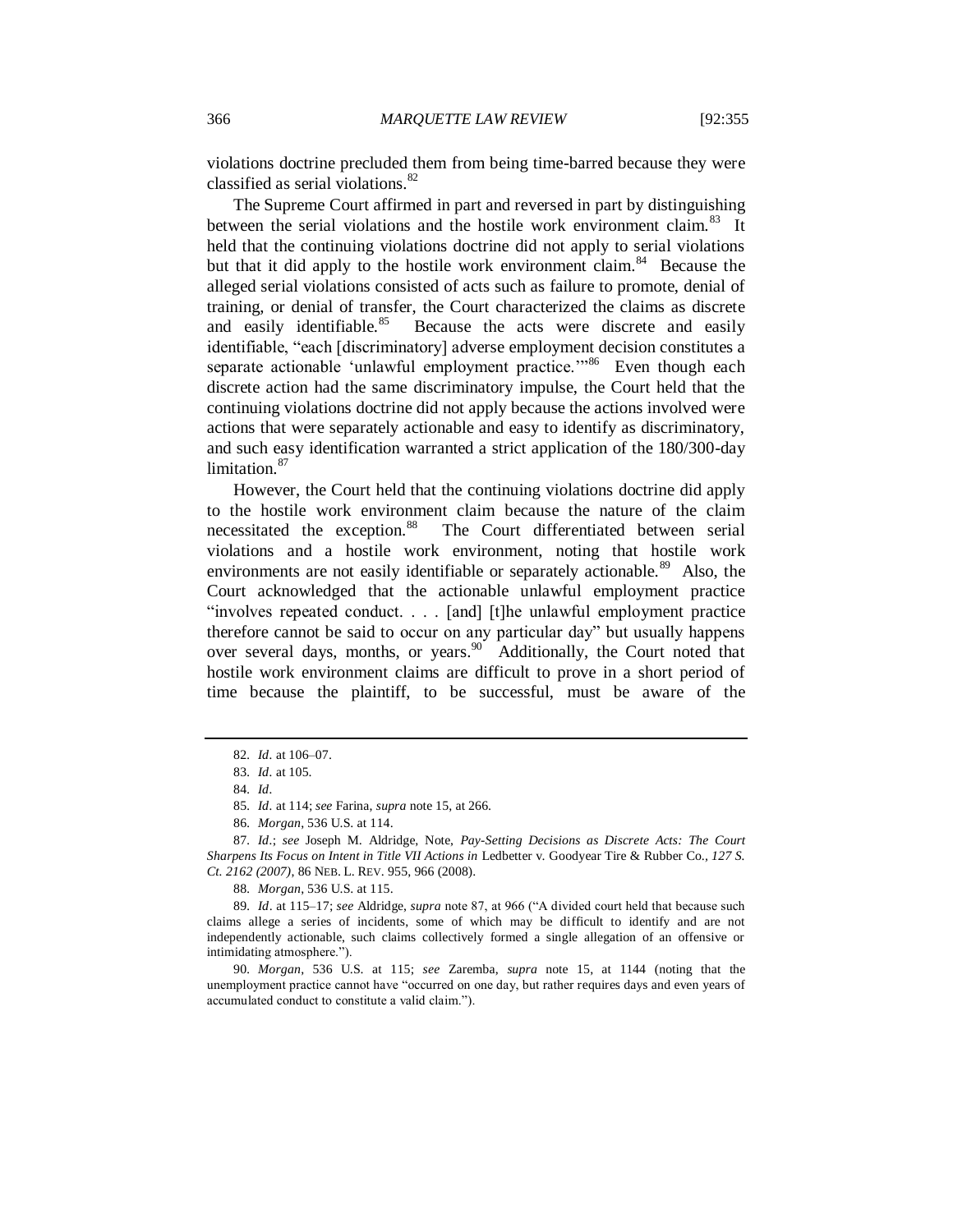discrimination and show that the discrimination in the work place is hostile and abusive enough to offend a reasonable person.<sup>91</sup>

As a result, while the *Morgan* Court severely limited the range of the continuing violations doctrine because it eliminated the traditional category of serial violations, it did not do away with the doctrine entirely, like many critics claim.<sup>92</sup> As shown above, the Court did endorse the application of the doctrine to hostile work environment claims, and it still has not commented on the applicability of the doctrine to systemic violations. This suggests that the Court could expand the doctrine by applying it to certain discriminatory acts for policy reasons. In fact, precedent exists suggesting that the Court should apply the doctrine to wage discrimination claims.

# *D. Possible Expansion of the Continuing Violations Doctrine to Wage Discrimination Claims:* Bazemore v. Friday

*Bazemore v. Friday*<sup>93</sup> provides precedent allowing the Court to apply the continuing violations doctrine to wage discrimination claims even though wage discrimination claims are technically serial violations. The *Bazemore* Court's classification of pay disparities as current violations of Title VII and the Court's use of the paycheck to support this classification demonstrate that the Court considered the paycheck as a manifestation of the current violation. *Bazemore* also implies that wage discrimination claims are unique and their tendency to perpetuate discrimination justifies allowing claims where that are otherwise time-barred.

*Bazemore* does not involve a statute of limitations claim or an individual wage discrimination claim but instead deals with a discriminatory pay scale that was enacted prior to the passage of the Civil Rights Act of  $1964$ .<sup>94</sup> The pay scale in place prior to August 1, 1965, divided whites and African-

<sup>91</sup>*. Morgan*, 536 U.S. at 115 (citing Harris v. Forklift Sys., Inc., 510 U.S. 17, 21 (1993)); *see* Graham, *supra* note 7, at 303 (discussing the subjective and objective components of a hostile work environment claim and how those components show that hostile work environment claims "typically are comprised of many slights instead of a single egregious event, . . . [making] it especially difficult for potential plaintiffs to determine when their claims have accrued.").

<sup>92.</sup> *See Sperber & Welling, <i>supra* note 25, at 60 ("From a purely technical standpoint, the Court in *Morgan* did away with the continuing violations doctrine."); Zaremba, *supra* note 15, at 1134 (explaining how the Supreme Court rejected the application of the doctrine to Title VII claims in *Morgan*). *But see* Aldridge, *supra* note 87, at 978 ("*Morgan* thus constrained the continuing violation theory to hostile work environment claims . . . .").

<sup>93.</sup> 478 U.S. 385 (1986). This decision was a per curiam decision, but much of the analysis relevant to this Comment is contained in Justice Brennan's concurrence. *Id.* at 386–87 ("We hold, for the reasons stated in the concurring opinion of Justice Brennan, that the Court of Appeals erred in holding that under [Title VII] . . . the Extension Service had no duty to eradicate salary disparities between white and black workers that had their origin prior to the date Title VII was made applicable to public employers  $\dots$ .").

<sup>94</sup>*. Id*. at 390–91 (Brennan, J., concurring).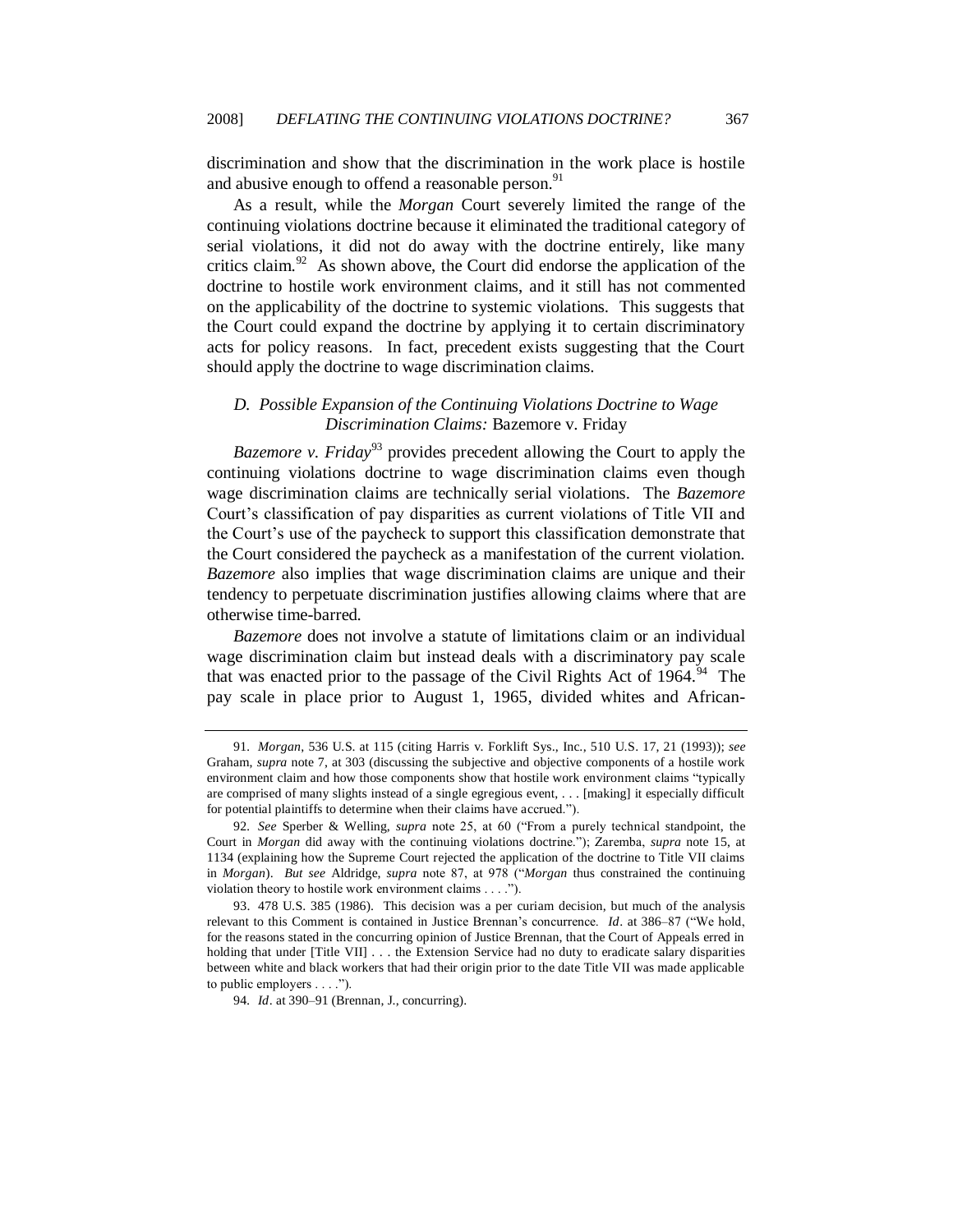Americans into two branches where the African-Americans were given lower salaries than the whites.<sup>95</sup> After August 1, 1965, the employer integrated the two branches but did not correct the pay scale.<sup>96</sup> A class of African-American employees filed a wage discrimination claim asking the court to make the employer eliminate the pay disparities between whites and African-Americans. $97$  The court of appeals held that the employer did not have a duty to eliminate the disparities caused by a policy that was not illegal at the time when it was in place.<sup>98</sup>

The Supreme Court held that the employer did have a duty because a present violation of Title VII existed despite the fact that the policy no longer was in place and all that remained was the effects of the policy.<sup>99</sup> The employer argued that the Court's holding went against *United Air Lines, Inc. v. Evans*<sup>100</sup> because there the Court held that the past discrimination with present effects was time-barred.<sup>101</sup> However, the *Bazemore* Court distinguished *Evans* by characterizing the pay disparities themselves as current violations of Title VII.<sup>102</sup> The Court found that the pay disparity was the present violation because it reasoned that ongoing pay disparities perpetuate discrimination.<sup>103</sup> The Court articulated that just because the employer

> discriminated with respect to salaries *prior* to the time it was covered by Title VII does not excuse perpetuating that discrimination *after* the [employer] became covered by Title VII. To hold otherwise would have the effect of exempting from liability those employers who were historically the greatest offenders of the rights of blacks.<sup>104</sup>

*Bazemore*, then, generally implies that it is against public policy not to correct pay disparities because failing to correct them exempts employers from liability and perpetuates discrimination.

It is also important to note that the *Bazemore* Court saw the paycheck as a manifestation of the pay disparity: "Each week's paycheck that delivers less

<sup>95</sup>*. Id.*

<sup>96</sup>*. Id.*

<sup>97</sup>*. Id*. at 386–87.

<sup>98</sup>*. Id.*

<sup>99</sup>*. Id.* at 386–87, 396.

<sup>100.</sup> 431 U.S. 553, 558 (1977).

<sup>101</sup>*. Bazemore*, 478 U.S*.* at 396.

<sup>102</sup>*. Id.* at 396 n.6; *see* Farina, *supra* note 15, at 265.

<sup>103</sup>*. Bazemore*, 478 U.S. at 395–96.

<sup>104</sup>*. Id*.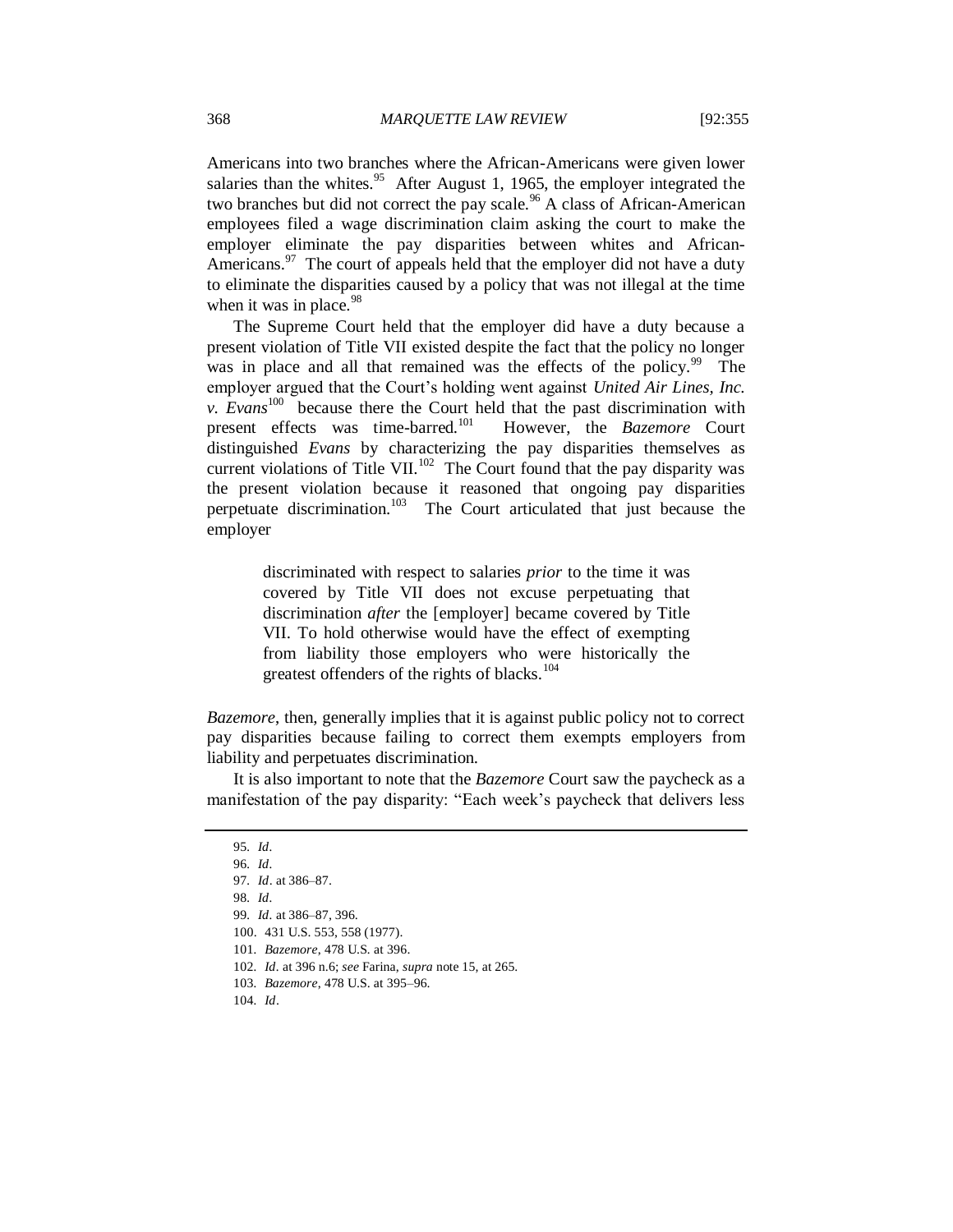to a black than to a similarly situated white is a wrong actionable under Title VII . . .  $\cdot$ <sup>105</sup> This demonstrates that the Court regarded the paycheck as representative of the pay disparity, and thus the current violation, because it characterized the violation in terms of a paycheck. Employing the paycheck as a manifestation of the current violation allowed the *Bazemore* Court to put aside the procedural barrier to the claim (the fact that the action causing the pay disparity fell outside the enactment of the Civil Rights Act) in order to further the policy goals of Title VII because it gave the Court something current to base the claim on.

Indeed, the past thirty years of precedent suggests that the Court has a general policy of circumventing the statute of limitations or other procedural barriers to further the substantive goals of Title VII. In fact, courts used the continuing violations doctrine more often and broadly applied the doctrine when the limitations period was significantly shorter and thus more likely to bar meritorious suits. However, such broad usage caused confusion and inconsistency in the application of the doctrine, which is why the Court began limiting its utility in *Evans* and *Ricks*. And even though the Court in *Morgan* severely limited the doctrine's utility, *Morgan* still demonstrates the Court's willingness to use the doctrine when it believes there is good public policy to allow the claim to proceed.<sup>106</sup> The issue for wage discrimination claims, then, is whether the public policy behind preventing wage discrimination is enough for the Court to apply the doctrine. In light of *Morgan* and *Bazemore*, it seems like the doctrine should apply to wage discrimination claims. However, the *Ledbetter* Court disagreed and held that the doctrine does not apply.<sup>107</sup>

# IV. THE COURT'S FAILURE TO APPLY THE CONTINUING VIOLATIONS DOCTRINE TO WAGE DISCRIMINATION CLAIMS: *LEDBETTER V. GOODYEAR*

In order to effectively analyze the *Ledbetter* holding, it is necessary to consider the facts, precedential history, and reasoning of the case. Thus, this Comment discusses the case before arguing that the holding goes against prior precedent and public policy.

#### *A. Discussion of* Ledbetter

The United States Supreme Court resolved the issue of whether the continuing violations doctrine applies to wage discrimination suits in Ledbetter v. Goodyear Tire & Rubber Co.<sup>108</sup> The Court held that a wage

<sup>105</sup>*. Id*.

<sup>106</sup>*. See, e.g.*, *supra* Part III.C (analyzing *Morgan*'s hostile work environment claim).

<sup>107.</sup> Ledbetter v. Goodyear Tire & Rubber Co., 127 S. Ct. 2162, 2165 (2007).

<sup>108</sup>*. Id*.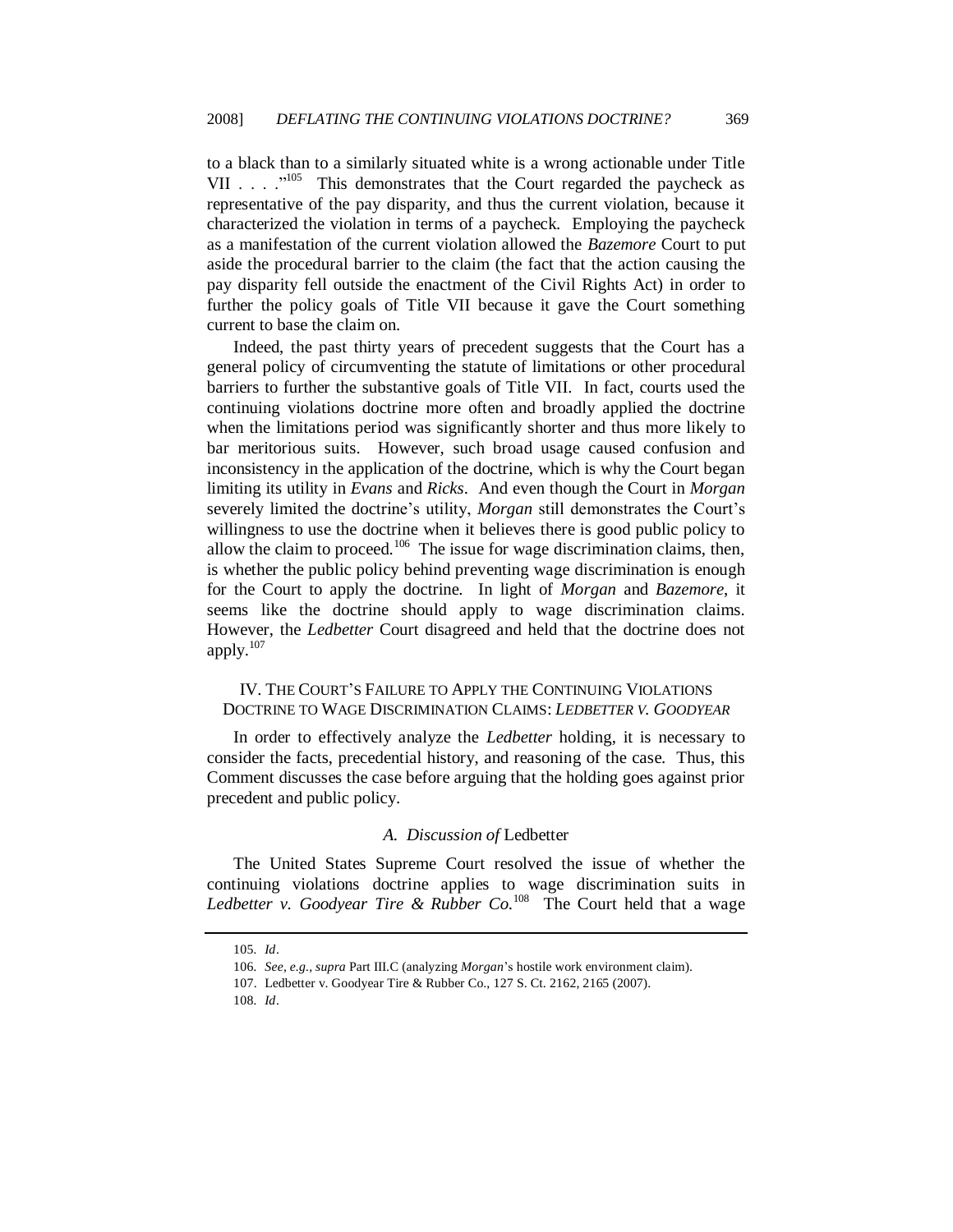discrimination claim brought under Title VII is a discrete, easy-to-identify act, and therefore is not subject to the continuing violations exception to Title VII's statute of limitations.<sup>109</sup>

In *Ledbetter*, the plaintiff, Lilly Ledbetter, worked at Goodyear's Gadsen, Alabama, plant from 1979 to her early retirement in 1998 primarily as an area manager.<sup>110</sup> During her tenure at Goodyear, salaries of area managers would increase only if the business center manager believed they deserved a yearly raise.<sup>111</sup> Business center managers made their decisions based on yearly performance rankings, reports from performance auditors, and their own "subjective impressions."<sup>112</sup> As a result of this system, Ledbetter often did not receive a yearly raise, or if she did, it was significantly smaller than her male counterparts.<sup>113</sup> By 1997, she was making fifteen percent less than the lowestpaid male area manager (who had significantly less seniority and experience) and forty percent less than male area managers with "equal or less seniority."<sup>114</sup> When she retired in 1998, she filed a claim with the EEOC.<sup>115</sup>

Goodyear argued that Ledbetter's claim was time-barred because none of the alleged discriminatory acts took place after September 26, 1997, exactly 180 days from when Ledbetter filed her complaint with the EEOC.<sup>116</sup> Substantively, Goodyear maintained that the merit system was neutral and that Ledbetter was paid less because that is what her performance dictated.<sup>117</sup>

However, Ledbetter offered several pieces of evidence demonstrating that Goodyear's proffered reasons were pretextual. First, Ledbetter presented evidence that her performance rankings were inaccurate and sometimes falsified for various reasons.<sup>118</sup> She showed that other area managers and various supervisors believed her work was of high quality and that she won a "Top Performance Award" in 1996.<sup>119</sup> She also demonstrated that her onetime direct supervisor and performance auditor threatened to give her (and

112*. Id.*

113*. Id.*

119*. Id.*

<sup>109</sup>*. Id*.

<sup>110</sup>*. Id.*; *see also* Brief for the Petitioner, *supra* note 3, at 3–4. When Ledbetter was promoted to area manager, she scored the second-highest on the competency exam out of forty-five applicants for the job. *Id*.

<sup>111.</sup> Brief for the Petitioner, *supra* note 3, at 5.

<sup>114</sup>*. Id.* at 4. In 1997, Ledbetter was making \$3727 per month while the lowest-paid male area manager was making \$4286 per month, and the highest-paid male area manager was working \$5236 per month. *Ledbetter*, 127 S. Ct. at 2178 (Ginsberg, J., dissenting). Thus, Ledbetter was making \$6000 less per year than the lowest-paid male and \$18,000 less a year than the highest-paid male.

<sup>115</sup>*. Ledbetter*, 127 S. Ct. at 2165.

<sup>116</sup>*. Id.* at 2166.

<sup>117.</sup> Brief for the Petitioner, *supra* note 3, at 5.

<sup>118</sup>*. Id.*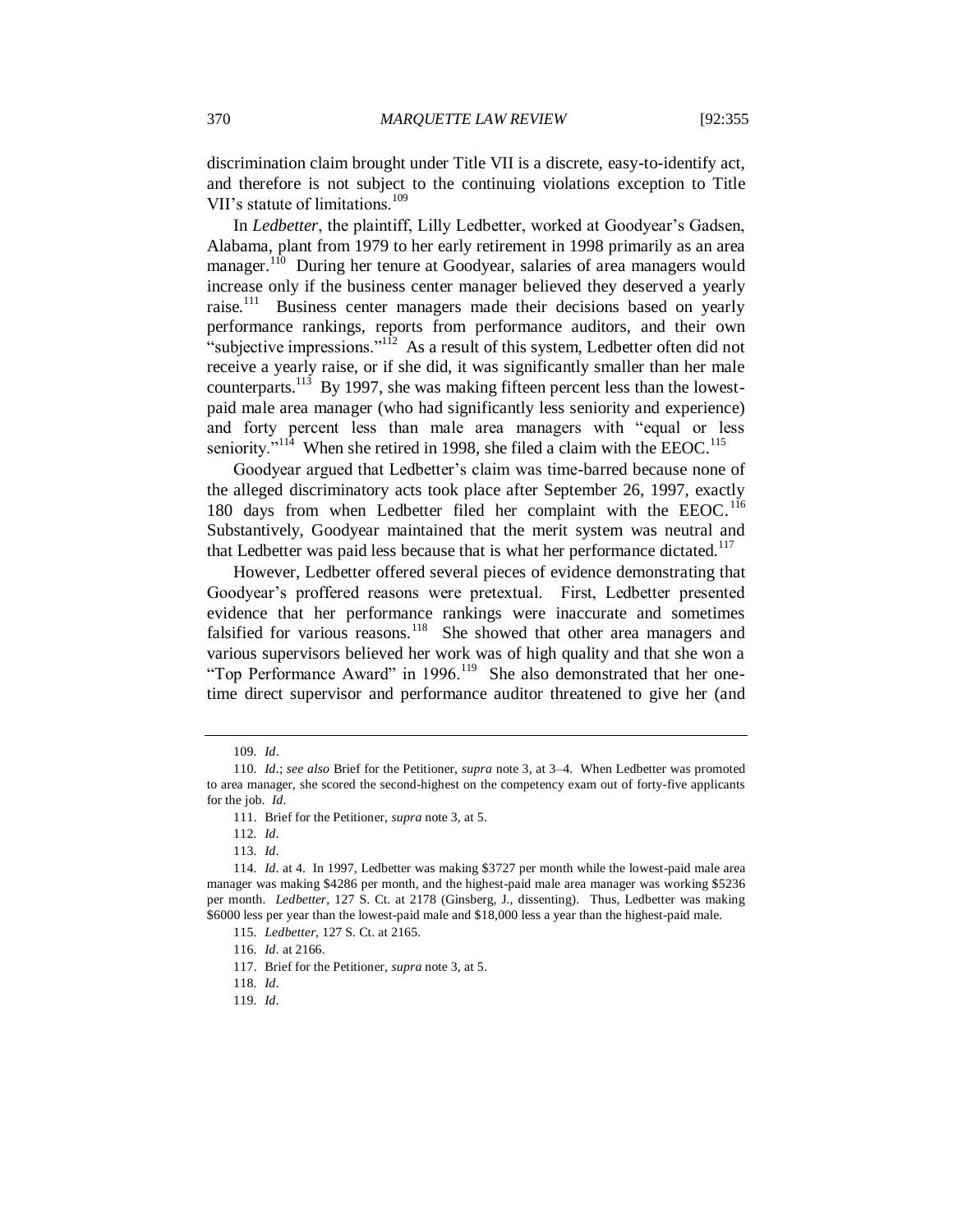eventually did give her) poor performance evaluations if she continued rejecting his sexual advances.<sup>120</sup> Second, Ledbetter offered evidence of widespread gender discrimination at the plant.<sup>121</sup> Third, Ledbetter illustrated that her work environment was hostile toward women.<sup>122</sup>

The district court rejected Goodyear's statute of limitations claim and let the substantive issue of the Title VII pay discrimination claim go to trial.<sup>123</sup> The jury found that "it was more likely than not" that Ledbetter was paid less because of her sex and awarded her \$223,776 in back pay, \$4662 for mental anguish, and  $$3,285,979$  in punitive damages.<sup>124</sup>

Goodyear appealed on the statute of limitations claim, and the Court of Appeals for the Eleventh Circuit reversed the district court, reasoning that the claim was time-barred by the 180-day filing limit.<sup>125</sup> The appellate court stated that even though there were two pay decisions made within the limitations period,  $126$  the evidence from those two pay decisions alone was insufficient to uphold the jury's verdict.<sup>127</sup>

On appeal to the United States Supreme Court, Ledbetter argued that her claim was timely. Relying heavily on *Bazemore*, Ledbetter asserted that each paycheck issued where she was paid less than her male counterparts was a separate act of discrimination and that the series of violations comprised a

122*. Id.* at 8. She was constantly told that the plant did not need women because they were "troublemakers." *Id.* 

123. Ledbetter v. Goodyear Tire & Rubber Co., 127 S. Ct. 2162, 2165 (2007). The district court did grant Goodyear's motion for summary judgment on several other claims, including an Equal Pay Act claim. *Id.*

124. Brief for the Petitioner, *supra* note 3, at 9. By law, the district court had to reduce the back pay award to \$60,000 because a plaintiff cannot receive more than two years' back pay. *Id.*  The court, to comply with 42 U.S.C. § 1981a(b)(3)(D), also reduced the punitive damage award to \$295,338. *Id.*

125*. Ledbetter*, 127 S. Ct. at 2166.

126. There was a decision made to deny Ledbetter a raise in the fall of 1997 and in the beginning of 1998. Brief for the Petitioner, *supra* note 3, at 10.

127. *Ledbetter*, 127 S. Ct. at 2166. The Eleventh Circuit did recognize that "a Title VII claim challenging an employee's pay was not time-barred so long as the plaintiff received within the limitations period at least one paycheck implementing the pay rate the employee challenged as unlawful." Ledbetter v. Goodyear Tire and Rubber Co., 421 F.3d 1169, 1181 (11th Cir. 2005).

<sup>120</sup>*. Id.* at 5–6. When Ledbetter confronted this man about her poor evaluations, he told her that it was because she was "just a little female and these big old guys . . . [would] beat up on me and push me around and cuss me." *Id.* After this confrontation, Ledbetter claimed that her evaluations got worse. *Id.* Goodyear was supposed to retain these evaluations, but the records were not preserved. *Id.*

<sup>121</sup>*. Id*. at 7. There were only two other female area managers during Ledbetter's employment, and both made less than their male counterparts. *Id.* The first area manager testified at trial that her male supervisors told her she would be given low ratings because they did not think women were capable of handling the job. *Id.* The second area manager transferred from a secretarial position to the area manager position; however, she retained her secretarial pay and was making less than the men she supervised. *Id.*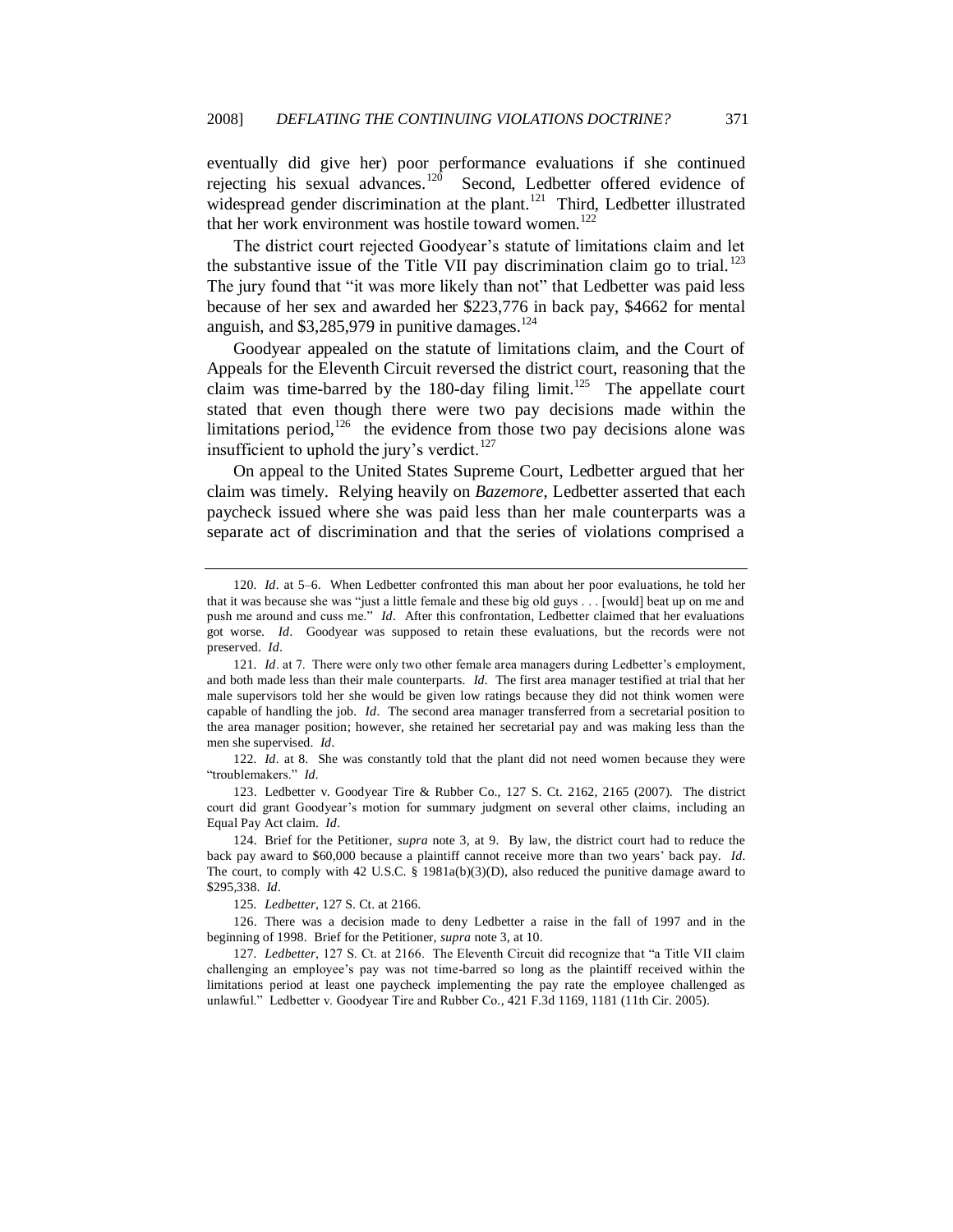continuing violation.<sup>128</sup> She argued that the *Bazemore* precedent created a "paycheck accrual rule' under which each paycheck, even if not accompanied by discriminatory intent, triggers a new EEOC charging period during which the complainant may properly challenge any prior discriminatory conduct that impacted the amount of that paycheck, no matter how long ago the discrimination occurred."<sup>129</sup> Essentially, Ledbetter argued that in light of *Bazemore*'s use of the paycheck as a manifestation of the current violation caused by the pay disparity, the Court should apply the continuing violations doctrine.<sup>130</sup>

The Court, however, held that Ledbetter's wage discrimination claim was not a continuing violation but a discrete act that was time-barred by the 180 day limitation.<sup>131</sup> For such claims, the statute of limitations begins to run when the discriminatory pay decision is made because that is the action which contains the necessary discriminatory intent.<sup>132</sup> The Court distinguished *Bazemore,* explaining that a paycheck represents a current violation of Title VII only when the pay scale is facially discriminatory, like in *Bazemore*, because the facially discriminatory nature of the scale causes the employer to engage in intentional discrimination each time a paycheck is issued.<sup>133</sup> However, the Court reasoned that the pay structure in *Ledbetter* was facially neutral and the paychecks stemming from the pay structure, by extension, were also neutral, so there was no discrimination associated with each paycheck.<sup>134</sup>

In further support of its holding, the Court used prior precedent and policy justifications for the strict adherence to the statute of limitations. The Court contended that prior precedent supported its ruling because Ledbetter argued ―simply that Goodyear's conduct during the charging period gave present effect to discriminatory conduct outside of that period," but *Evans*, *Ricks*, and *Morgan* held that such conduct does not fall under the continuing violation exception to the statute of limitations.<sup>135</sup>

Also, the Court reasoned that a short statute of limitations is good public policy because it requires complainants to file promptly.<sup>136</sup> Prompt filing is

<sup>128</sup>*. Ledbetter*, 127 S. Ct. at 2173.

<sup>129</sup>*. Id.* at 2172.

<sup>130</sup>*. See supra* Part III.D.

<sup>131</sup>*. Ledbetter*, 127 S. Ct*.* at 2165.

<sup>132</sup>*. Id.*

<sup>133</sup>*. Id.* at 2173; *see* Farina, *supra* note 15, at 265; Tristian K. Green, *Insular Individualism: Employment Discrimination Law After* Ledbetter v. Goodyear, 43 HARV. C.R.-C.L. L. REV. 353, 363 (2008).

<sup>134</sup>*. Ledbetter*, 127 S. Ct*.* at 2173; *see* Green, *supra* note 133, at 363.

<sup>135</sup>*. Ledbetter*, 127 S. Ct*.* at 2169.

<sup>136</sup>*. Id.* at 2170.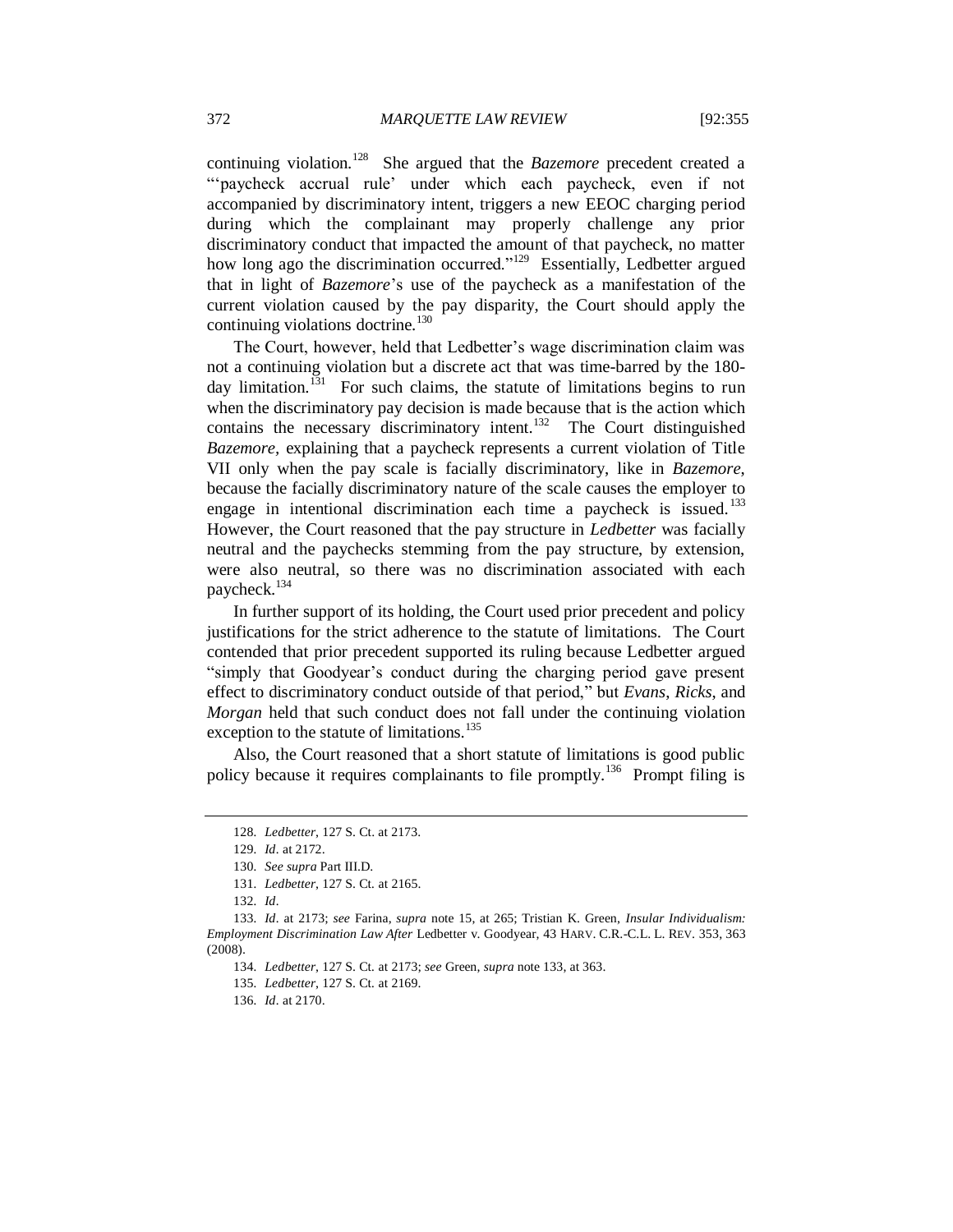advantageous because as time passes, it becomes harder for "the parties and the fact finder to reconstruct what actually happened.<sup> $137$ </sup> Finally, the Court noted that the statute of limitations also "protect[s] employers from the burden of defending claims arising from employment decisions that are long past."<sup>138</sup>

# *B.* Ledbetter *Was Wrongly Decided Because Its Holding Goes Against Prior Precedent and Public Policy*

The Court's holding in *Ledbetter* is erroneous on two accounts. First, the holding goes against prior precedent because it ignores how substantially different wage discrimination claims are from traditional serial violations. Second, the holding goes against public policy because it frustrates the core purpose of Title VII—providing relief for discrimination based on race, national origin, color, religion, and gender.

# 1. The *Ledbetter* Holding is Contrary to *Morgan*, *Bazemore*, and the Appellate Courts' Treatment of the Issue

The *Ledbetter* holding goes against prior precedent because *Morgan* and *Bazemore* collectively stand for the proposition that claims that are hard to identify and perpetuate discrimination should be subject to the continuing violations doctrine in order to properly further the substantive goals of Title VII. As Part III.C demonstrated, *Morgan* differentiated between two kinds of claims: "discrete acts" that are "easy to identify" and recurring acts that are hard to identify and "cumulative in impact."<sup>139</sup> As examples of easy-toidentify acts, the *Morgan* Court listed "termination, failure to promote, denial of transfer, or refusal to hire."<sup>140</sup> As examples of recurring acts that are hard to identify, the Court's only example was a hostile work environment claim.<sup>141</sup> The Court declined to apply the continuing violations doctrine to the discrete acts because the ease of identification associated with discrete acts warranted strict adherence to Title VII's statute of limitations.<sup>142</sup>

However, the Court applied the doctrine to hostile work environment claims because the nature of the claims necessitates an exception to the statute of limitations in order to further the substantive goals of Title VII.<sup>143</sup> The *Morgan* Court viewed hostile work environments as "comprised of many

<sup>137</sup>*. Id.* at 2171.

<sup>138</sup>*. Id.* at 2170 (quoting Del. State Coll. v. Ricks, 49 U.S. 250, 256–57 (1980)).

<sup>139.</sup> Nat'l R.R. Passenger Corp. v. Morgan, 536 U.S. 101, 114–15 (2002); *see* Graham, *supra* note 7, at 304; Sperber & Welling, *supra* note 25, at 59.

<sup>140</sup>*. Morgan*, 536 U.S. at 114.

<sup>141</sup>*. Id.* at 115; *see supra* Part III.C (discussing why the Court applied the continuing violations doctrine to hostile work environment claims).

<sup>142</sup>*. Morgan*, 536 U.S. at 114.

<sup>143</sup>*. Id*. at 115.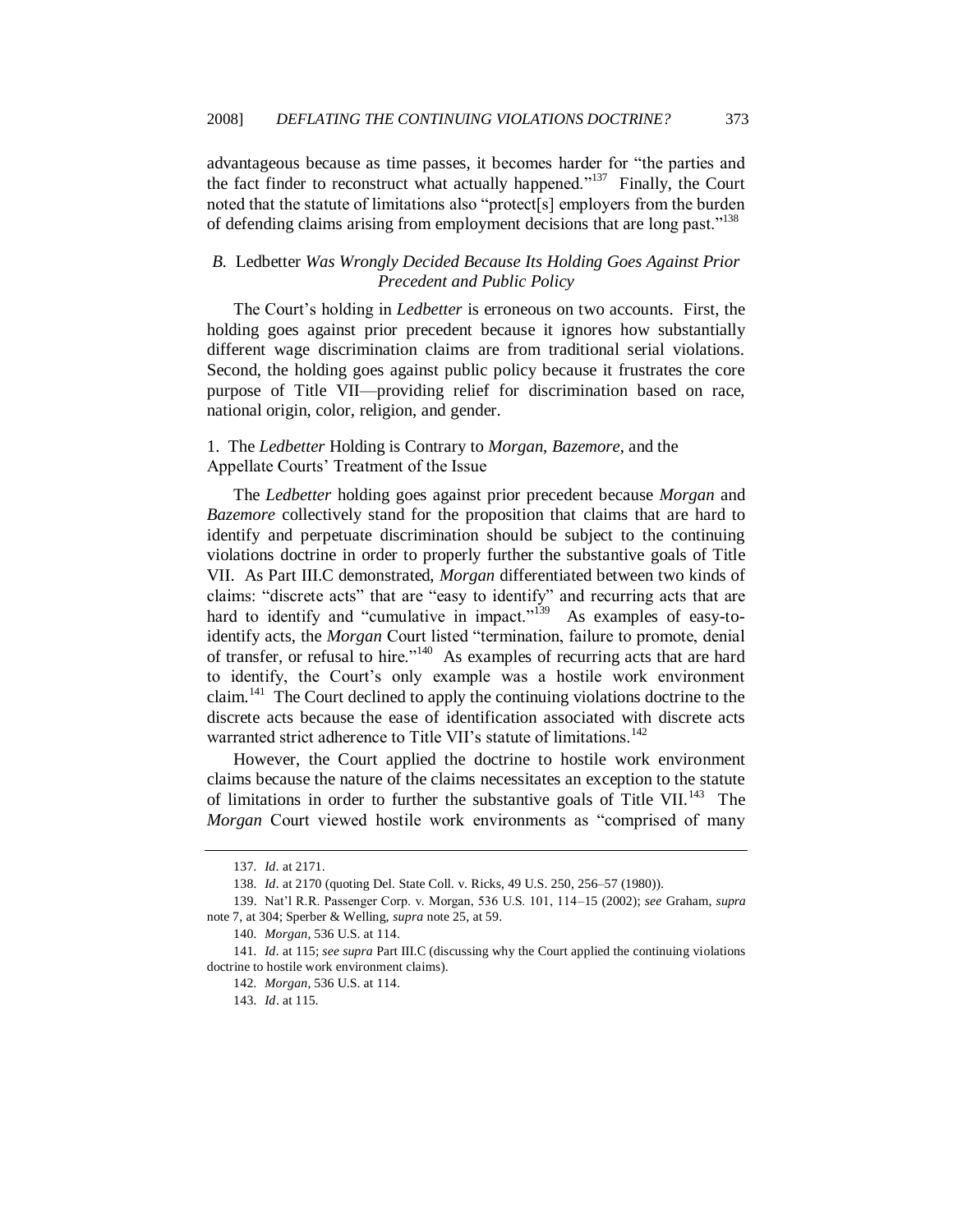slights instead of a single egregious event . . . [which] makes it especially difficult for potential plaintiffs to determine when their claims have accrued."<sup>144</sup> Thus, the Court recognized that the nature of such claims causes the plaintiff trouble because it is much easier for the plaintiff to run the risk of filing too soon or filing too late.<sup>145</sup> If the plaintiff files too soon, then the plaintiff might not be able to show that the hostile work environment is abusive enough to offend a reasonable person.<sup>146</sup> If the plaintiff files too late because she was waiting for enough evidence to demonstrate that the environment was hostile enough to offend a reasonable person, her claim could be time-barred.<sup>147</sup>

Because wage discrimination claims fit better in the hard-to-identify recurring acts category than the easy-to-identify discrete acts category, *Morgan* mandates the application of the continuing violations doctrine to wage discrimination claims.<sup>148</sup> Wage discrimination claims are hard to identify in two ways. First, because a discriminatory pay decision often takes the form of a subtle action, an employee may not discern that the employer is discriminating against her until she notices a pattern develop, which may take many years.<sup>149</sup> For example, a woman who receives a smaller pay increase in 2007 may have no reason to suspect discrimination until she receives a smaller increase in 2008, 2009, and 2010 despite good performance reviews and other positive feedback.<sup>150</sup> Second, because salary information is often kept confidential, a woman may not even know that she received a smaller pay increase than her fellow male employees and consequently may not know that the pay decision had discriminatory effects.<sup>151</sup> Considering the inherent subtle nature of wage discrimination and the taboo associated with disclosing salary information in the workplace, wage discrimination claims may be harder to identify than hostile work environment claims.

150*. Id*.

<sup>144.</sup> Graham, *supra* note 7, at 303.

<sup>145</sup>*. Id*.

<sup>146</sup>*. Id.*

<sup>147</sup>*. Id*.

<sup>148</sup>*. See* Aldridge, *supra* note 87, at 978–79; *see also* Ledbetter v. Goodyear Tire & Rubber Co., 127 S. Ct. 2162, 2181 (2007) (Ginsberg, J., dissenting) (claiming that wage discrimination claims "have a closer kinship to hostile work environment claims than to charges of a single episode of discrimination").

<sup>149</sup>*. See* Aldridge, *supra* note 87, at 980.

<sup>151.</sup> Marcia D. Greenberger, Editorial, *Paycheck Fairness is not a Burden*, WASH. POST, Aug. 20, 2007, at A14 ("Few employees have concrete information about the pay of peers to compare with their own, let alone whether discrimination played a role in pay decisions.‖)*; see also* Julie F. Kay & Gillian L. Thomas, *A Chance to End Pay Gap*, ARK. DEMOCRAT-GAZETTE, Aug. 19, 2007, at 95 (―Many employers even have policies forbidding workers from disclosing their pay. Consequently, an employee who receives lower pay is unlikely to know his or her peers are paid more.").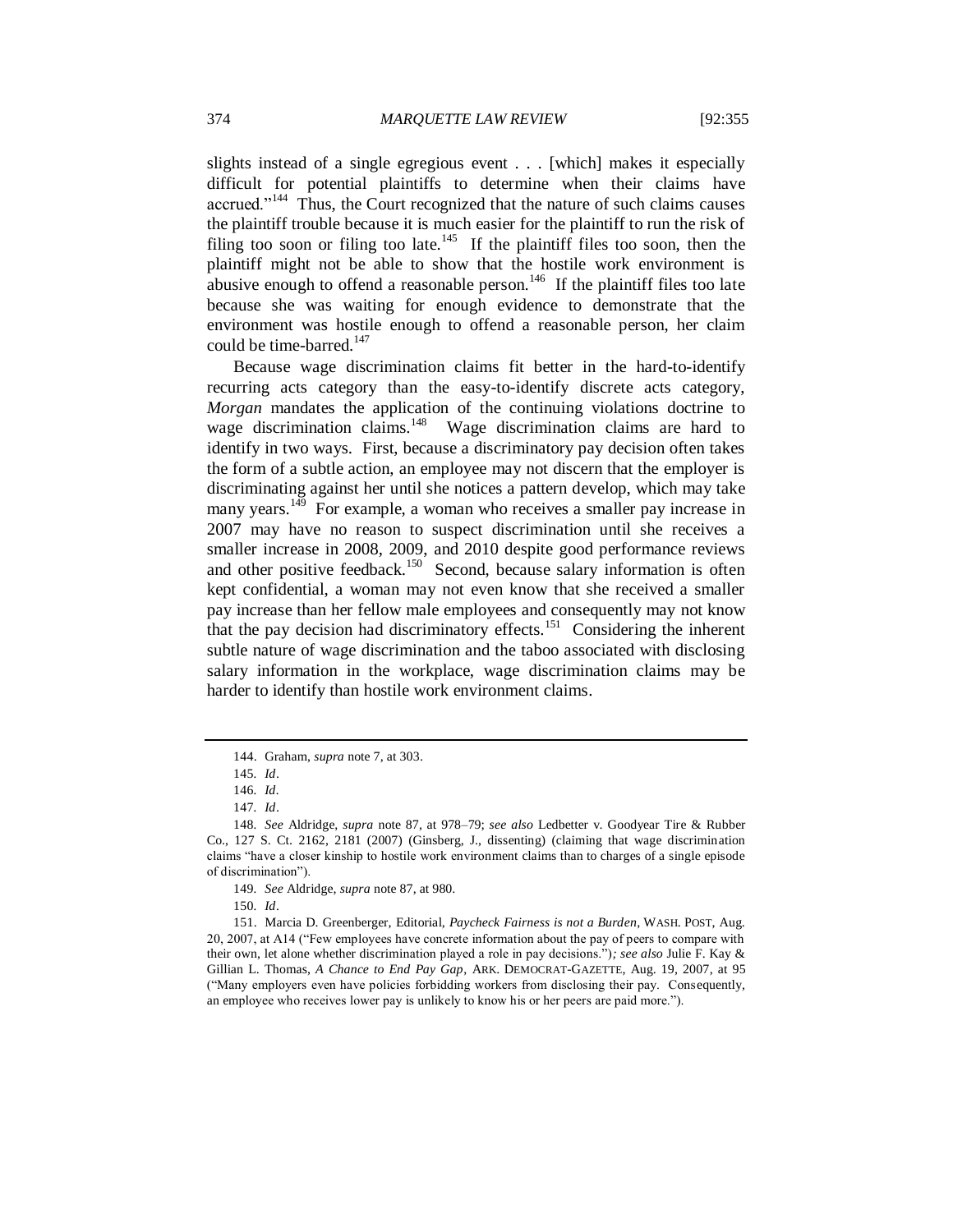The differences between wage discrimination claims and other discrete, easy-to-identify acts provide further proof that wage discrimination claims fit into *Morgan*'s hard-to-identify classification. Take a situation where the employer failed to promote a female employee. In that situation, the employee usually knows immediately that (1) she did not get the promotion and (2) who got the promotion over her. Thus, if a less experienced white male was chosen over her, she immediately has enough evidence to warrant filing a claim with the EEOC. However, as discussed above, the nature of wage discrimination claims does not allow for the same immediate suspicion as failure to promote claims. Because of the subtle nature of discriminatory pay decisions and the common confidentiality of the salaries of fellow employees, a victim of a discriminatory pay decision, unlike a victim of a discriminatory refusal to promote, may not have any reason to be suspicious.

In addition to being hard to identify, wage discrimination claims, as *Bazemore* implies, are recurring violations that are cumulative in impact. *Bazemore* states that the pay disparity itself is a current violation of Title VII, despite the origin of the pay disparity, because pay disparities themselves perpetuate discrimination.<sup>152</sup> *Bazemore* also asserts that the paycheck encapsulating the disparity is a manifestation of the current violation.<sup>153</sup> Thus, each paycheck representing a pay disparity is representative of a violation of Title VII. However, in the case of wage discrimination, pay disparities are initially slight,<sup>154</sup> and to become noticeable enough to justify filing a claim under Title VII, the employee needs to wait for the paychecks to accumulate.<sup>155</sup>

In this sense, wage discrimination claims are exactly like hostile work environment claims. In a hostile work environment claim, one racial slur, though technically actionable, realistically may not be enough to warrant filing a claim, but several slurs over many months is enough to warrant filing a claim. $156$  In a wage discrimination claim, a small disparity in pay realistically may not be enough to justify filing a claim (because the disparity may not be enough evidence to allow the claimant to win on the merits) but over the course of many years, that small disparity can grow to quite a significant disparity that will surely suggest discrimination.<sup>157</sup> So, for a wage

<sup>152.</sup> Bazemore v. Friday, 478 U.S. 385, 395 (1986).

<sup>153</sup>*. Id.* at 395–96.

<sup>154.</sup> Aldridge, *supra* note 87, at 980.

<sup>155.</sup> In a compensation claim, the plaintiff must prove that (1) she is a member of a protected class; (2) she is paid less than men; and (3) there is significant similarity in the two jobs. AFSCME v. Washington, 770 F. 2d 1401, 1404 (9th Cir. 1985).

<sup>156.</sup> Graham, *supra* note 7, at 303.

<sup>157.</sup> See Kay & Thomas, *supra* note 151 ("One recent study from Carnegie Mellon University showed . . . that if a woman with a master's degree started out her career earning \$5,000 less per year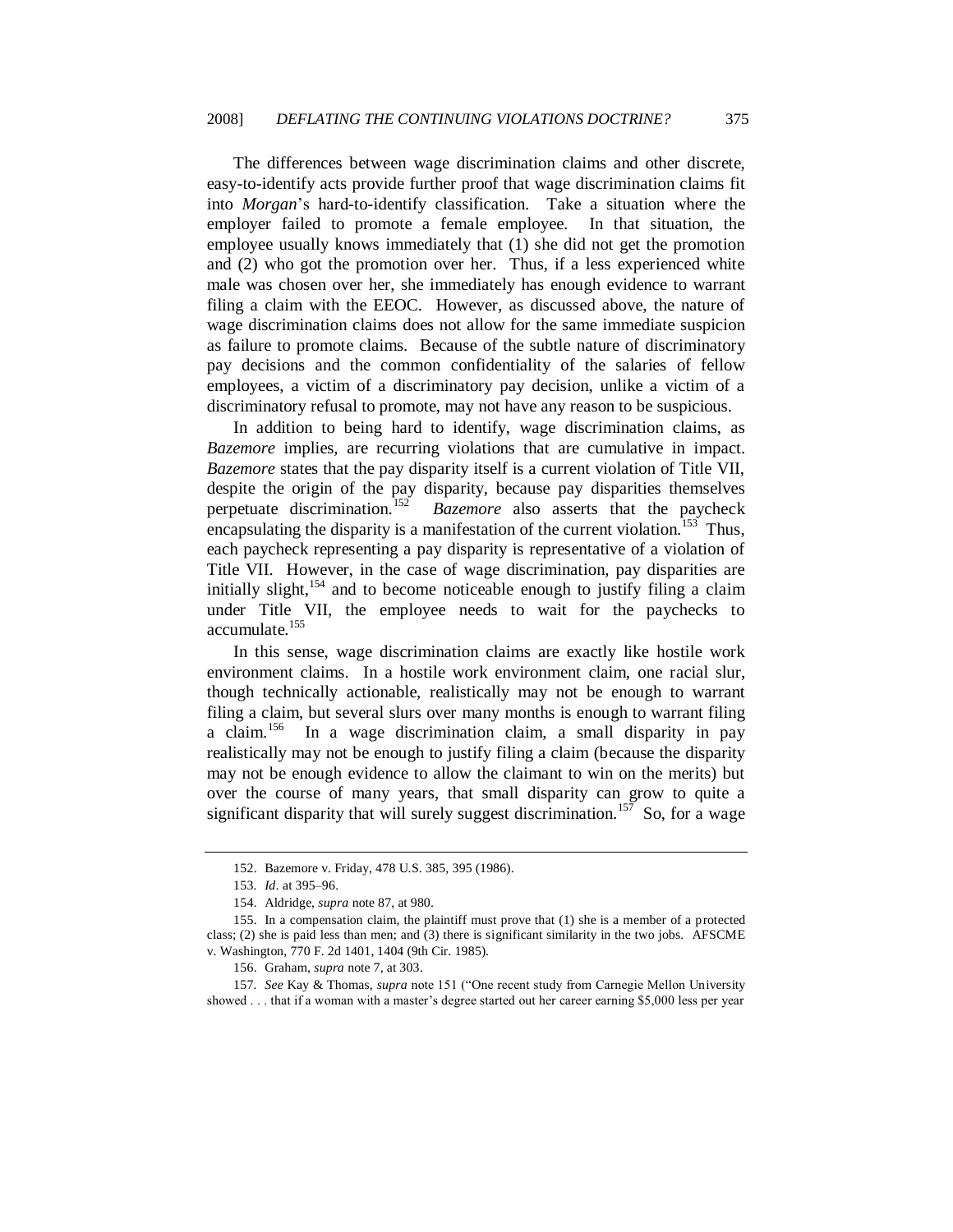discrimination claim to be an effective claim under Title VII, it must be a claim that is recurring and cumulative in impact.

*Morgan* and *Bazemore*, then, demonstrate that the *Ledbetter* Court erred in classifying wage discrimination claims as discrete, easy-to-identify acts and therefore erred in strictly adhering to the 180-day limitation. A comparison of wage discrimination claims to hostile work environment claims shows that wage discrimination claims are just as complex as hostile work environment claims. So, the Court should have followed *Morgan* and given wage discrimination claims the benefit of the continuing violations doctrine like it gave hostile work environment claims.

Indeed, prior to *Ledbetter*, many circuits interpreted *Morgan* and *Bazemore* as mandating application of the continuing violations doctrine to wage discrimination claims because wage discrimination claims necessitated circumventing the 180-day limitation.<sup>158</sup> Most notably, *Shea v. Rice*, <sup>159</sup> a case coming out of the D.C. Circuit in 2005, held that each paycheck an employee receives is an actionable wrong and that *Bazemore* is controlling in regards to whether the action is barred by the 180-day limitation period.<sup>160</sup> The court held that because such discrimination constitutes a "pattern [that] was begun prior to' the limitations period," the suit was not time-barred.<sup>161</sup>

However, the *Ledbetter* Court failed to make the same conclusions as the appellate courts. Instead, the Court hedged the *Morgan/Bazemore* precedent. The Court focused solely on the discriminatory pay decision. Such focus allowed the Court to ignore the fact that wage discrimination as a whole is hard to identify. The Court could also ignore the fact that a claim is usually meritorious only when the disparity is noticeable enough to show a cumulative pattern. When those considerations are left out of the equation, all that is left is the single act of the employer deciding to pay a woman less because of her gender. Superficially, this is a discrete and easy-to-identify act. However, upon a closer look, a discriminatory pay decision is not a stand-alone decision like a decision not to promote a woman because, as shown above, the discrimination associated with this decision is not

than her male counterpart, yet both received identical 3 percent annual increases, the female employee would have a pay disparity totaling more than half a million dollars by the time she reached age 60.").

<sup>158</sup>*. See, e.g.*, Forsyth v. Fed'n Employment and Guidance Serv., 409 F.3d 565, 573 (2d Cir. 2005); Hildebrandt v. Ill. Dept. of Natural Res., 347 F.3d 1014, 1027 (7th Cir. 2003); Goodwin v. Gen. Motors Corp., 275 F.3d 1005, 1010 (10th Cir. 2002); Cardenas v. Massey, 269 F.3d 251, 257 (3d Cir. 2001).

<sup>159.</sup> 409 F.3d 448 (D.C. Cir. 2005). This is actually a case concerning a federal employee with a pay discrimination claim brought under the Foreign Service Act, but the procedural requirements are the same and thus the precedent of *Morgan* and *Bazemore* applies. *Id.* at 456.

<sup>160</sup>*. Id.* at 452–53.

<sup>161</sup>*. Id.* (quoting *Bazemore*, 478 U.S. at 395–96).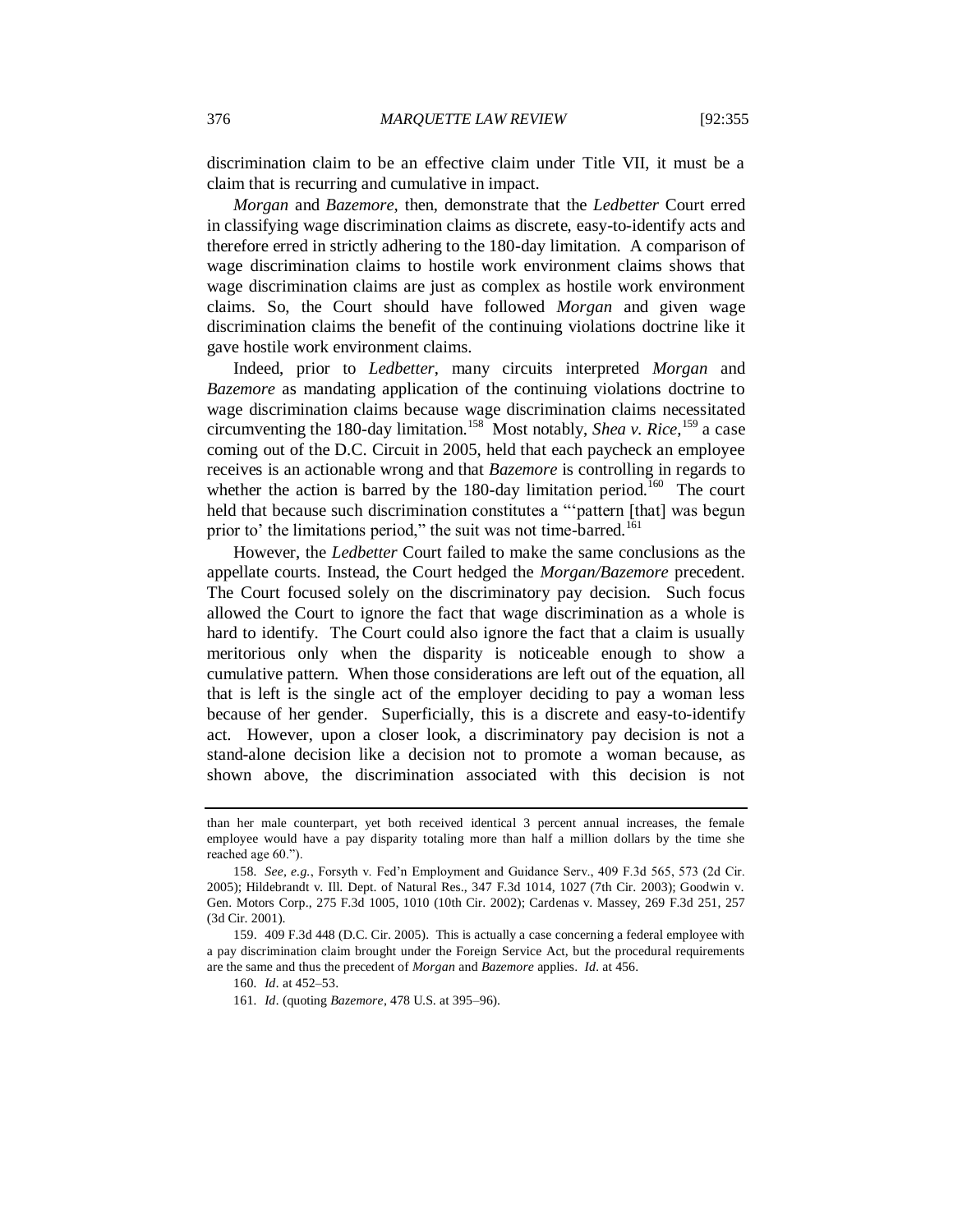immediately noticeable or identifiable and the effects of the decision are much longer lasting than the other acts classified as discrete and easy-to-identify.<sup>162</sup> Therefore, the *Ledbetter* Court should have acknowledged *Morgan*'s and *Bazemore*'s application of the continuing violations doctrine to complex claims.

2. The *Ledbetter* Holding Violates Public Policy Because It Frustrates the Purpose of Title VII

The *Ledbetter* Court should have applied the continuing violations doctrine to wage discrimination claims not only because it ignored prior precedent but also because strict adherence to the 180-day limitation period frustrates the purpose of Title VII. The holding frustrates the purpose of Title VII by significantly limiting the number of substantively meritorious wage discrimination claims. As the reasoning in both *Morgan* and *Bazemore* suggests, $163$  the purpose of using the continuing violations doctrine as an exception to the 180-day statute of limitations is because it furthers the substantive goals of Title VII. The core purpose of Title VII is to "make persons whole for injuries suffered on account of unlawful employment discrimination."<sup>164</sup> A secondary purpose of Title VII (and the primary purpose of the 180-day limitation provision in Title VII) is to encourage voluntary compliance and to avoid needless litigation.<sup>165</sup> The Court's holding in *Ledbetter* promotes the secondary purpose over the primary purpose by upholding the 180-day limitation over Ledbetter's clearly viable claim. In doing so, the Court sets the precedent and therefore inherently limits the number of wage discrimination claims that will be litigated on the merits.

However, because of the nature of wage discrimination claims, it will be nearly impossible to successfully bring a substantive discrimination suit for three reasons. First, 180 days is often not enough time even to discover that a discriminatory pay decision was made. This is because pay disparities are often confidential and therefore unknown.<sup>166</sup> Indeed, in Ledbetter's case, the salaries of other Goodyear employees were kept confidential, and Ledbetter

<sup>162</sup>*. See generally* Kay & Thomas, *supra* note 151.

<sup>163</sup>*. See supra* Part IV.B.1.

<sup>164.</sup> Ablemarle Paper Co. v. Moody, 422 U.S. 405, 418 (1975); *see also* Brief for the Petitioner, *supra* note 3, at 24.

<sup>165.</sup> Burlington Indus., Inc. v. Ellerth, 524 U.S. 742, 764 (1998).

<sup>166</sup>*. See* Kay & Thomas, *supra* note 151 (stating that employers have policies forbidding disclosure of salaries); Editorial, *Fair Pay, the Right Way: The House Overcorrects the Supreme Court Decision*, WASH. POST, Aug. 14, 2007, at A12 ("Employers jealously guard pay information, and credible specifics about who's being paid what are rarely the subject of lunchroom chit-chat."); *see also* Ledbetter v. Goodyear Tire & Rubber Co., 127 S. Ct. 2162, 2181 (2007) (Ginsberg, J., dissenting) ("Compensation disparities . . . are often hidden from sight.").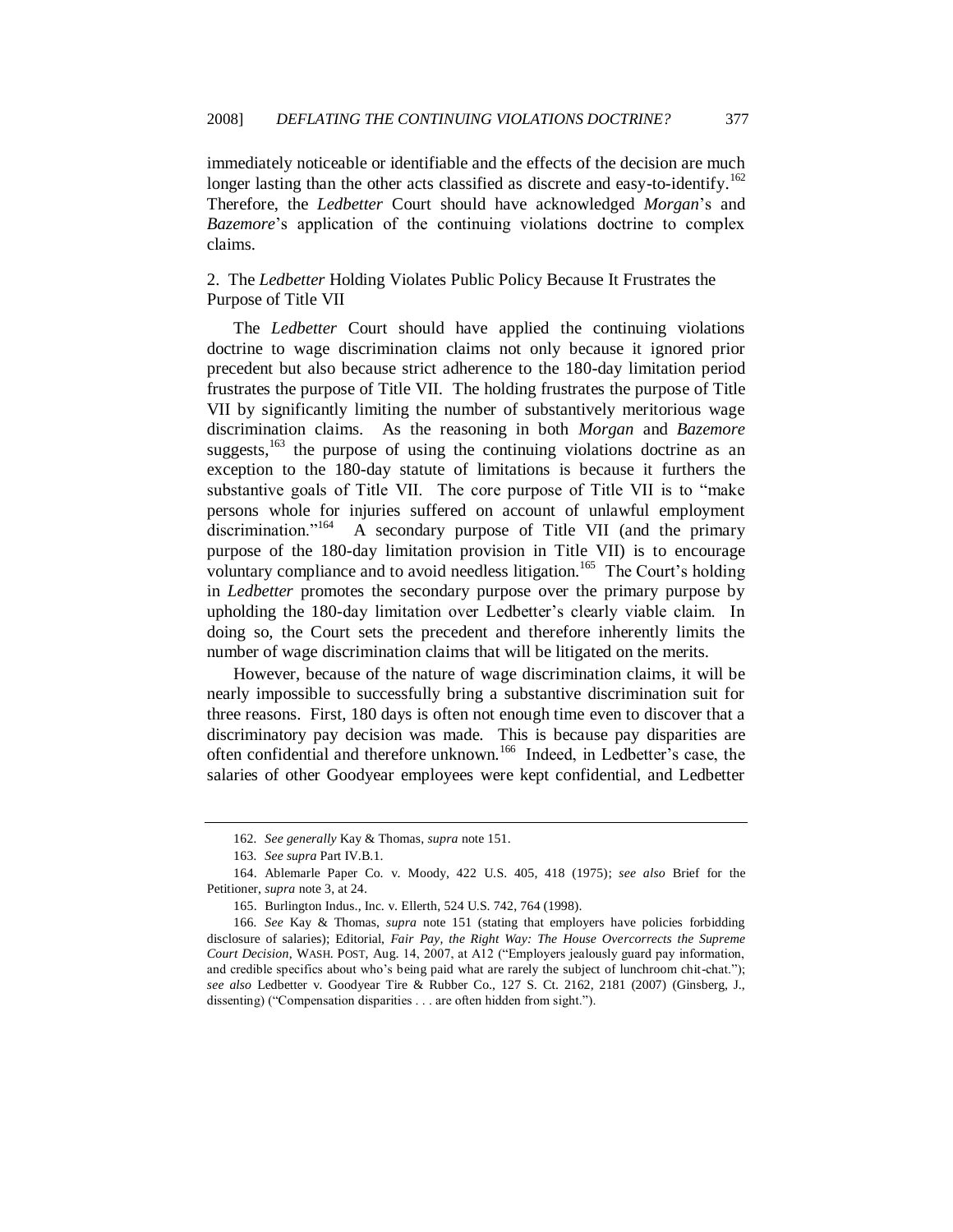only learned of her situation by an anonymous note left in her mailbox.<sup>167</sup> If employees do not have access to colleagues' salaries, how are they to ascertain in a six-month period whether they are making less than others similarly situated? It is even harder to determine pay discrimination when the employee is passively discriminated against. In this situation, the similarly situated males are given raises, but the female is not, or the female is given a substantially smaller raise.<sup>168</sup> Because it is generally inappropriate to discuss salaries and raises, how is the female to discern that a discriminatory pay decision was made?

Second, because the substantial effects of a discriminatory pay decision are cumulative in nature, it will be hard to adhere to the 180-day limitation. The cumulative effect is significant because " $[p]$ ay disparities often occur . . . in small increments."<sup>169</sup> This means that most employees do not begin to suspect pay discrimination until a significant amount of time passes.<sup>170</sup> A secondary problem is that sometimes the initial discrepancies will be so minute that the employee will not even have enough evidence to claim a Title VII violation.<sup>171</sup>

Finally, such adherence to the 180-day limitation actually goes against the purpose the Court was trying to promote—mainly, that strict enforcement of the statute of limitations will reduce the number of frivolous and arbitrary lawsuits filed. This is because at the slightest indication of a discriminatory pay decision, it will be in the plaintiff's best interest to file a claim with the EEOC immediately.<sup>172</sup> Therefore, *Ledbetter*'s rigorous application of the 180-day limitation frustrates the purpose of Title VII because it not only significantly limits the ability of a plaintiff to bring successfully a meritorious claim but also creates the incentive for frivolous filings.

The *Ledbetter* Court, then, not only ignored precedent but also frustrated the purpose of Title VII in erroneously failing to apply the continuing violations doctrine. The Court ignored precedent by refusing to acknowledge the tradition of applying the continuing violations doctrine to complex claims that are recurring and hard to identify. The Court frustrated the purpose of Title VII by putting the secondary purpose of enforcing procedural requirements to weed out frivolous lawsuits over the primary purpose of remedying unlawful discrimination.

<sup>167</sup>*. Ledbetter*, 127 S. Ct. at 2182; *Amendment of Title VII: Hearing Before the H. Comm. on Education and Labor*, 110th Cong. 2 (2007) (statement of Lilly Ledbetter).

<sup>168</sup>*. Ledbetter*, 127 S. Ct. at 2182.

<sup>169</sup>*. Id.* at 2178; *see* Aldridge, *supra* note 87, at 979–80.

<sup>170</sup>*. Ledbetter*, 127 S. Ct. at 2178–79.

<sup>171</sup>*. Id.* at 2179.

<sup>172</sup>*. See* Brief for the Petitioner, *supra* note 3, at 27.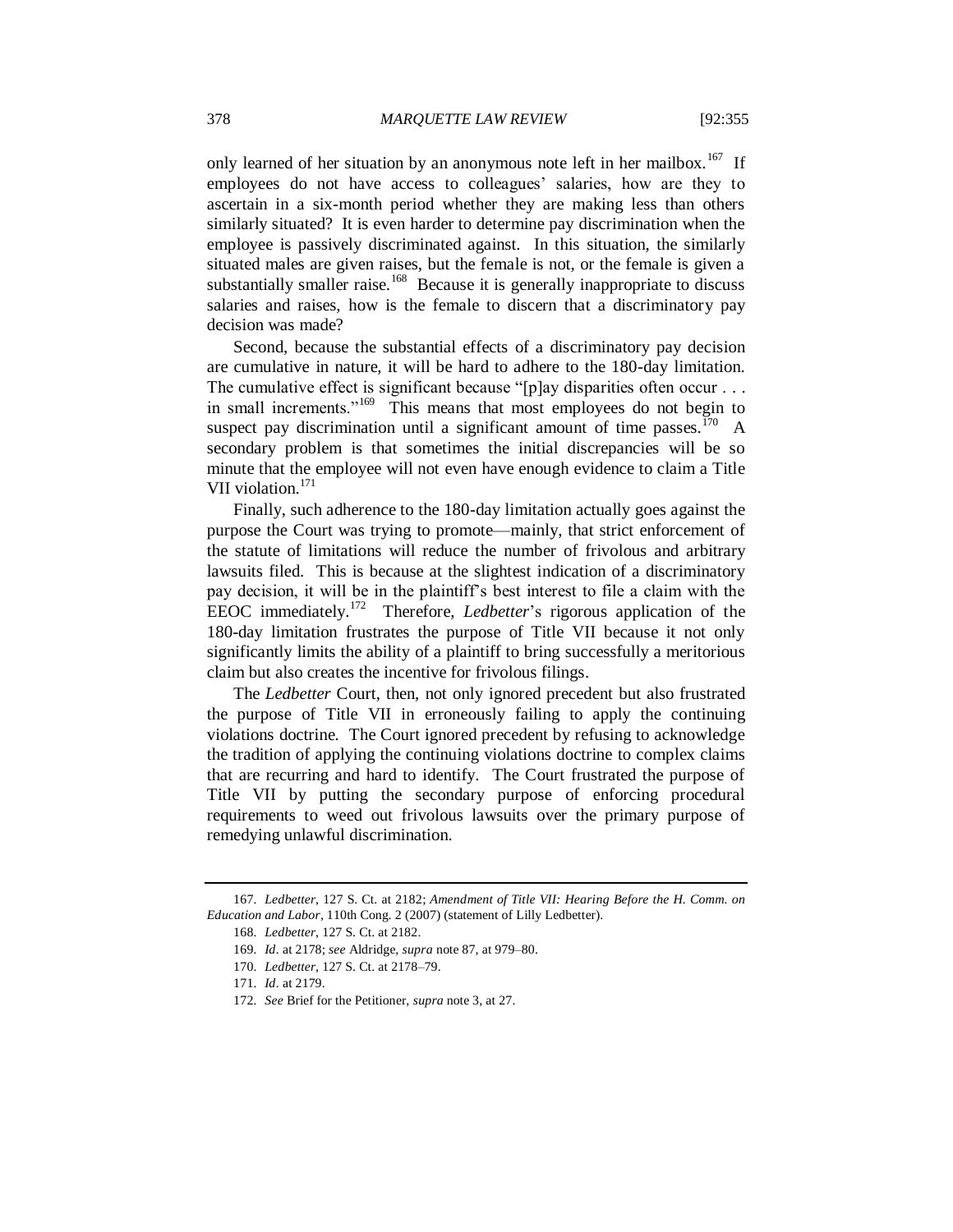#### V. CORRECTING THE COURT: THE LILLY LEDBETTER FAIR PAY ACT

Even in the short time since the Court handed down *Ledbetter*, federal district courts and federal courts of appeals have denied seemingly meritorious claims using *Ledbetter*'s misguided analysis concerning when the statute of limitations begins to run in cases with apparent ongoing violations.<sup>173</sup> For example, the Seventh Circuit, citing *Ledbetter*, dismissed a case brought by African-Americans alleging that the Chicago Fire Department was engaging in ongoing discriminatory hiring practices because the fire department's actions did not meet *Ledbetter*'s narrow definition of a continuing violation.<sup>174</sup> Because the fire department's actions were not classified as a continuing violation, the claim was barred by the statute of limitations.<sup>175</sup>

The lower courts have also expanded *Ledbetter*'s application beyond Title VII to other federal civil rights laws. For instance, in *Garcia v. Brockway*, 176 the Ninth Circuit, relying on *Ledbetter*, denied a handicapped person's claim alleging that his apartment building did not comply with the Fair Housing Act because he brought the claim within two years after he moved into the apartment and not within two years of construction of the building.<sup>177</sup>

These cases, which clearly are contrary to the substantive purpose of Title VII and other civil rights laws, create a need for corrective legislation. Congress once again has answered that need.<sup>178</sup> On January 8, 2009, the Lilly Ledbetter Fair Pay Act of 2009 (the Act) was introduced in the Senate.<sup>179</sup> The Act amends section 706(e) of the Civil Rights Act of  $1964^{180}$  and declares that

179. S. 181, 111th Cong. (2009). The bill had fifty-four co-sponsors in the Senate and was signed into law on January 29, 2009. GovTrack.us., S. 181: Lilly Ledbetter Fair Pay Act of 2009, http://www.govtrack.us/congress/bill.xpd?bill=s111-181 (last visited Feb. 9, 2009). In June 2007, the House of Representatives introduced and passed an identical bill, The Lilly Ledbetter Fair Pay Act of 2007. H.R. 2831, 110th Cong. (2007). The Lilly Ledbetter Fair Pay Act of 2007 had ninetythree co-sponsors in the House and passed on July 31, 2007. GovTrack.us., H.R. 2831: Lilly Ledbetter Fair Pay Act of 2007, http://www.govtrack.us/congress/bill.xpd?tab=main&bill=h110- 2831 (last visited Feb. 9, 2009). The bill then passed to the Senate, and on April 23, 2008, a motion for cloture was brought up in the Senate (a motion to cut off debate and force a vote on the bill); the motion was rejected by a 56-42 vote, and the bill died. *Id*.

180. 42 U.S.C. § 2000e-5(e) (2000). This is the provision that contains the 180-day limitation.

<sup>173</sup>*. See* Robert Pear, *Justices' Ruling in Discrimination Case May Draw Quick Action by Obama,* N.Y. TIMES, Jan. 5, 2009, at A13.

<sup>174</sup>*.* Lewis v. City of Chicago, 528 F.3d 488, 492–94 (7th Cir. 2008).

<sup>175</sup>*. Id*.

<sup>176</sup>*.* 503 F.3d 1092 (9th Cir. 2007).

<sup>177</sup>*. Id.* at 1097–98. Two years was the duration of the statute of limitations in this case. *Id.*

<sup>178</sup>*.* Congress has in the past legislatively corrected the Court's narrow interpretation and application of the 180-day statute of limitations. *See* 42 U.S.C. § 2000e-5(e)(2), *amended by* Civil Rights Act of 1991, Pub. L. No. 102-166, § 107, 105 Stat. 1071, 1075 (1991); Lorance v. AT&T Technologies, Inc., 490 U.S. 900 (1989); *infra* notes 179–85 and accompanying text.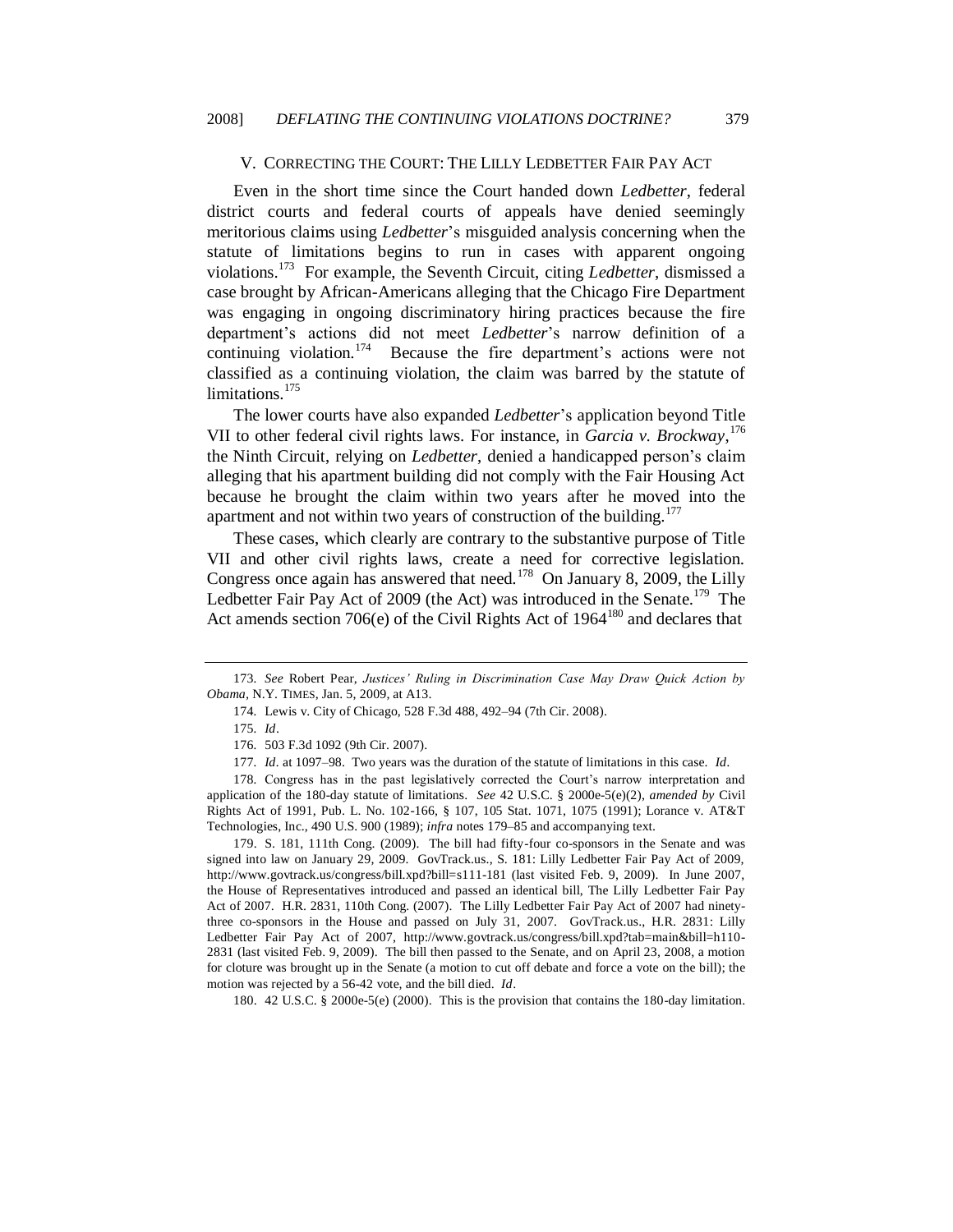an unlawful employment practice occurs, with respect to discrimination in compensation in violation of [Title VII], when a discriminatory compensation decision or other practice is adopted, when an individual becomes subject to a discriminatory compensation decision or other practice, or when an individual is affected by application of a discriminatory compensation decision or other practice, including each time wages, benefits, or other compensation is paid, resulting in whole or in part from such a decision or other practice.<sup>181</sup>

The Act reverses *Ledbetter* and states that a new EEOC claim may be filed with the issuance of each discriminatory paycheck. Essentially, the Act recognizes that a pay discrimination claim, like Ledbetter's, is a continuing violation because the Act adopts the paycheck accrual rule that the Court in *Ledbetter* rejected.

Also, the Act acknowledges that an exception must be made to Title VII's statute of limitations in order to remain true to the intended purpose of Title VII. In the Act, Congress expresses its dissatisfaction with the Supreme Court's decision:

> The Supreme Court in [*Ledbetter*] significantly impairs statutory protections against discrimination in compensation that Congress established and that have been bedrock principles of American law for decades. The Ledbetter decision undermines those statutory protections by unduly restricting the time period in which victims of discrimination can challenge and recover for discriminatory compensation decisions or other practices, contrary to the intent of Congress.<sup>182</sup>

This expression of dissatisfaction strongly supports the argument that the Court erroneously focused on the procedural aspects of Title VII instead of the vastly more important substantive protections afforded by the Civil Rights Act. It also indicates that Congress values remedying substantive claims over enforcing the procedural requirements.

Indeed, this is not the first time that Congress has corrected the Court for over-emphasizing the statute of limitations provision. The 1991 Civil Rights

*See supra* Part II.

<sup>181.</sup> S. 181, 111th Cong. § (3)(A) (2009).

<sup>182</sup>*. Id*. § (2)(1).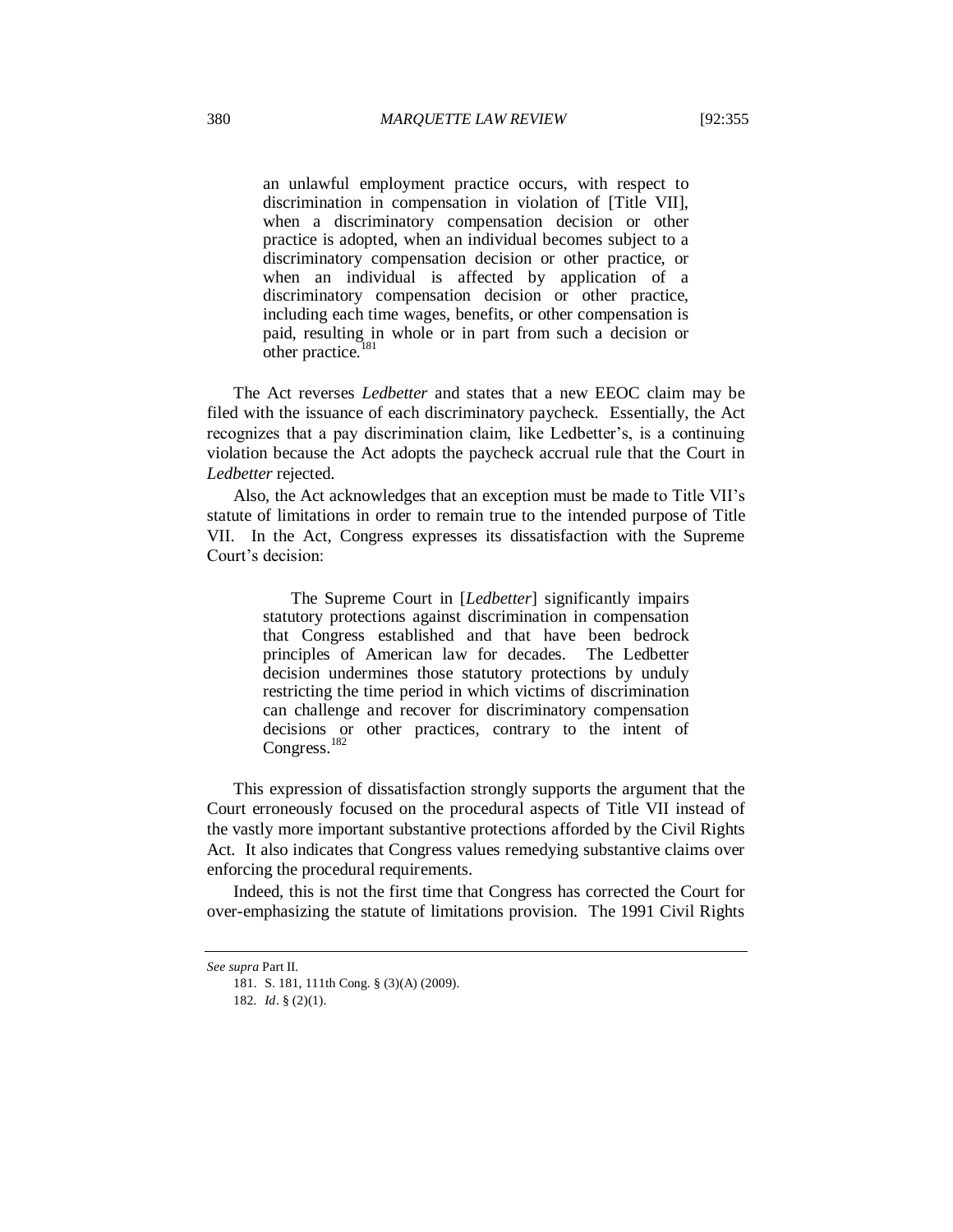Act amended 42 U.S.C. § 2000(e)-(5)(e)(2) to correct the Court's holding in Lorance v. AT&T Technologies.<sup>183</sup> In *Lorance*, the employer had a collectivebargaining agreement that enacted a seniority system where employees generally accrued seniority based on the number of years working at the plant.<sup>184</sup> However, in 1979, a new collective-bargaining agreement changed the accrual of seniority for the highly paid position of "tester."<sup>185</sup> The position of tester was traditionally a male-held position, but in the early 1970s, women became testers too.<sup>186</sup> When the plant had to lay off employees in 1982 because of poor economic performance, most of the female testers were demoted.<sup>187</sup> They brought a claim to the EEOC claiming that the seniority system was a discriminatory employment action.<sup>188</sup> The Supreme Court held that the claim was time-barred because the statute of limitations began to run from the date when the new seniority system was enacted.<sup>189</sup>

By adding section 2 to 42 U.S.C. § 2000e-5, Congress reversed the Court's holding and clarified that "an unlawful employment practice occurs, with respect to a seniority system that has been adopted for an intentionally discriminatory purpose in violation of [Title VII] . . . when the seniority system is adopted, when an individual becomes subject to the seniority system, or when a person aggrieved is injured by the application of the seniority system."<sup>190</sup> In adopting this amendment, Congress signified that there are certain claims where the interest of "mak[ing] persons whole for injuries suffered on account of unlawful employment discrimination,"<sup>191</sup> overrides adherence to the EEOC time limitations.

Because *Ledbetter*'s holding is substantially similar to *Lorance*'s holding, legislation is again needed to correct the Court. In both cases, "the harsh reality of [the] decision . . . [was] glaringly at odds with the purposes of Title VII."<sup>192</sup> Thus, it is proper to amend the Civil Rights Act of 1964 with the Lilly Ledbetter Fair Pay Act of 2009 and create an exception to the 180-day statute of limitations. Failure to do so, as mentioned above in Part IV.B.2, would severely limit any member of a protected class's ability to bring a pay

191. Ablemarle Paper Co. v. Moody, 422 U.S. 405, 418 (1975); *see also* Brief for Petitioner, *supra* note 3, at 24.

192*. Lorance*, 490 U.S. at 914 (Marshall, J., dissenting); *see* Ledbetter v. Goodyear Tire & Rubber Co., 127 S. Ct. 2162, 2183 (2007) (Ginsberg, J., dissenting).

<sup>183.</sup> 490 U.S. 900 (1989).

<sup>184</sup>*. Id.* at 901–02.

<sup>185</sup>*. Id.*

<sup>186</sup>*. Id.* at 902–03.

<sup>187</sup>*. Id.*

<sup>188</sup>*. Id.*

<sup>189</sup>*. Id.* at 909–11.

<sup>190.</sup> 42 U.S.C. § 2000e-5(e)(2) (2000).